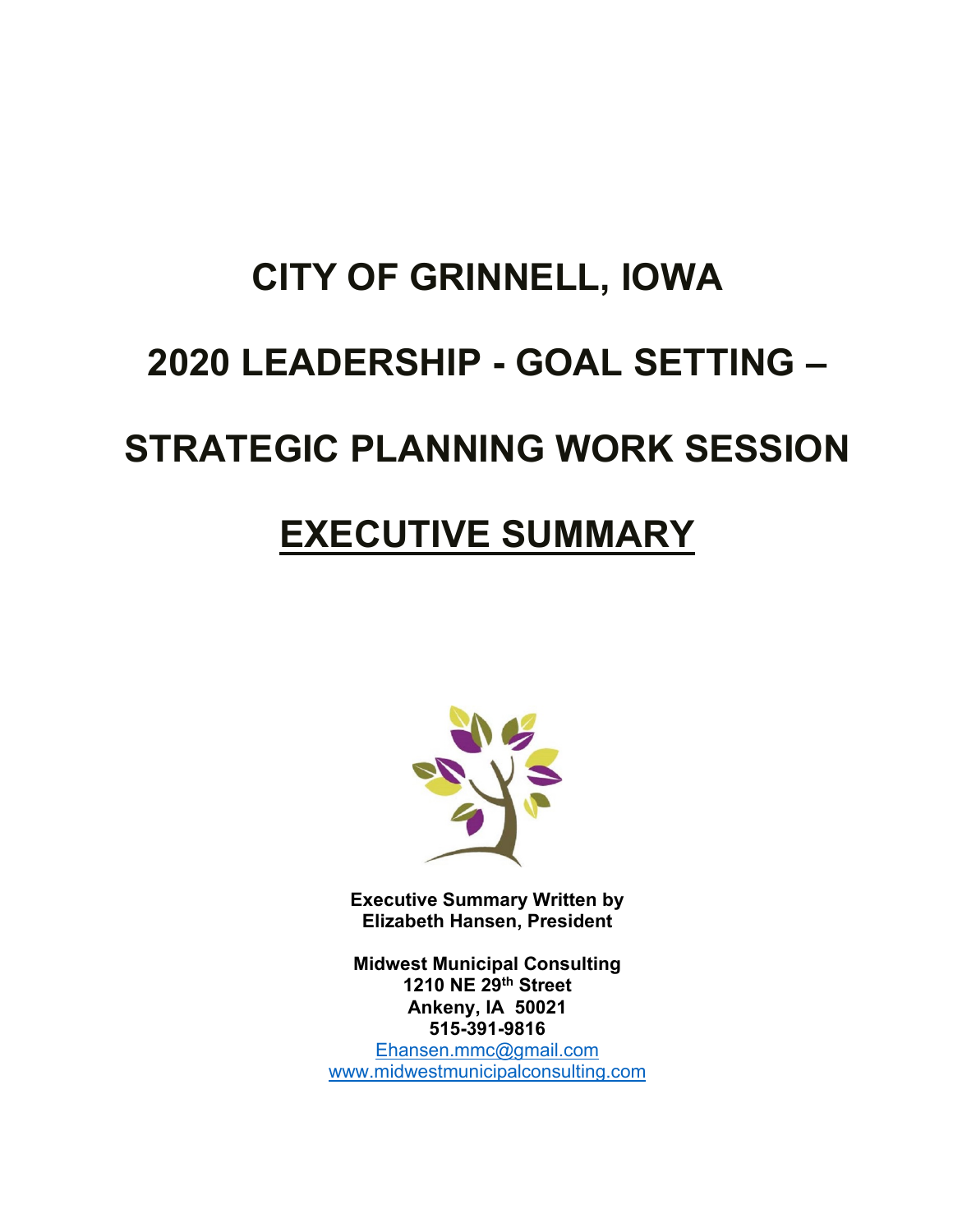# **CITY OF GRINNELL, IA 2020 LEADERSHIP – GOAL SETTING – PLANNING WORK SESSION**

# **TABLE OF CONTENTS**

|                |                                                | <b>PAGE</b>    |
|----------------|------------------------------------------------|----------------|
| $\mathbf{I}$   | <b>INTRODUCTION</b>                            | 3              |
| $\mathbf{H}$   |                                                | $\overline{4}$ |
| $\mathbf{III}$ | COMMUNICATION ENHANCEMENT                      | 4              |
| <b>IV</b>      | REVIEW OF FISCAL YEARS 2019 & 2020 ON-GOING    |                |
|                | PRIORITIES AND NEW INTIATIVES                  | 5              |
| V              |                                                | 5              |
| VI             | THE CITY'S MISSION, VALUES, AND MOTTO          | 5              |
| VII            | CHANGES THAT HAVE, AND ARE EXPECTED TO,        |                |
|                | IMPACT THE CITY: ISSUES AND OPPORTUNITIES      | 6              |
| VIII           | UPDATING THE CITY'S GOALS: POTENTIAL SOLUTIONS | 6              |
| IX             | DEPARTMENT DIRECTORS RECOMMENDATIONS           | 6              |
| X              |                                                | 6              |
| XI             |                                                | $\overline{7}$ |
| XII            | RECOMMENDED FOLLOW-UP ACTIONS                  | 7              |
|                |                                                | $8 - 27$       |

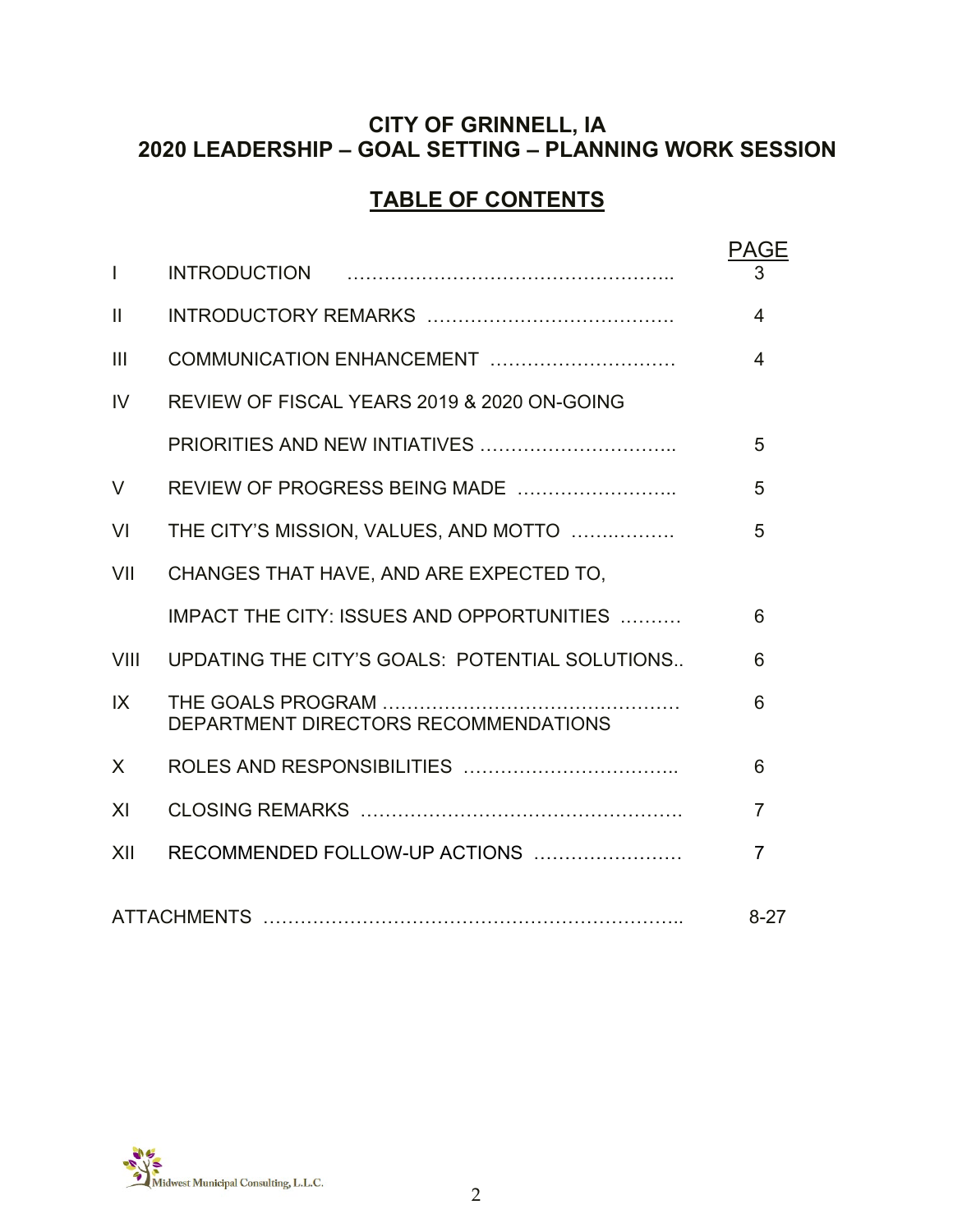### **CITY OF GRINNELL, IA 2020 LEADERSHIP – GOAL SETTING – PLANNING WORK SESSION**

#### **INTRODUCTION**

The City Council, City Manager, Department Directors and Community Partners of the City of Grinnell held a Leadership – Goal Setting – Strategic Planning Work Session on March 5, 2020. The work session was held at the Grinnell Public Safety Building. The work session was facilitated by Elizabeth Hansen, president of Midwest Municipal Consulting, LLC of Ankeny, Iowa.

Participants at all or part of the session were:

| Mayor Dan Agnew             | Mayor                                          |
|-----------------------------|------------------------------------------------|
| <b>Julie Davis</b>          | Council member                                 |
| <b>Byron Hueftle-Worley</b> | Council member                                 |
| Jim White                   | Council member                                 |
| <b>Rachel Bly</b>           | Council member                                 |
| Lamoyne Gaard               | Council member                                 |
| <b>Russ Behrens</b>         | City Manager                                   |
| Ann Wingerter               | <b>City Clerk/Finance Officer</b>              |
| <b>Marilyn Kennett</b>      | <b>Library Director</b>                        |
| Jordan Allsup               | <b>Park and Recreation Director</b>            |
| Jan Anderson                | <b>Water Resources Director</b>                |
| <b>Dennis Reilly</b>        | <b>Police Chief</b>                            |
| <b>Tyler Avis</b>           | <b>Building and Planning Director</b>          |
| <b>Rob Vest</b>             | <b>Firefighter/Driver/Safety Coordinator</b>   |
| Carl Eggermont              | <b>Assistant Public Services Supervisor</b>    |
| <b>Forrest Aldrich</b>      | City Engineer, Veenstra and Kimm               |
| <b>Rachael Kinnick</b>      | <b>Chamber of Commerce Director</b>            |
| <b>Laura Manatt</b>         | <b>Poweshiek County Development Director</b>   |
| <b>Monika Chavez</b>        | <b>Community Engagement Director, Grinnell</b> |

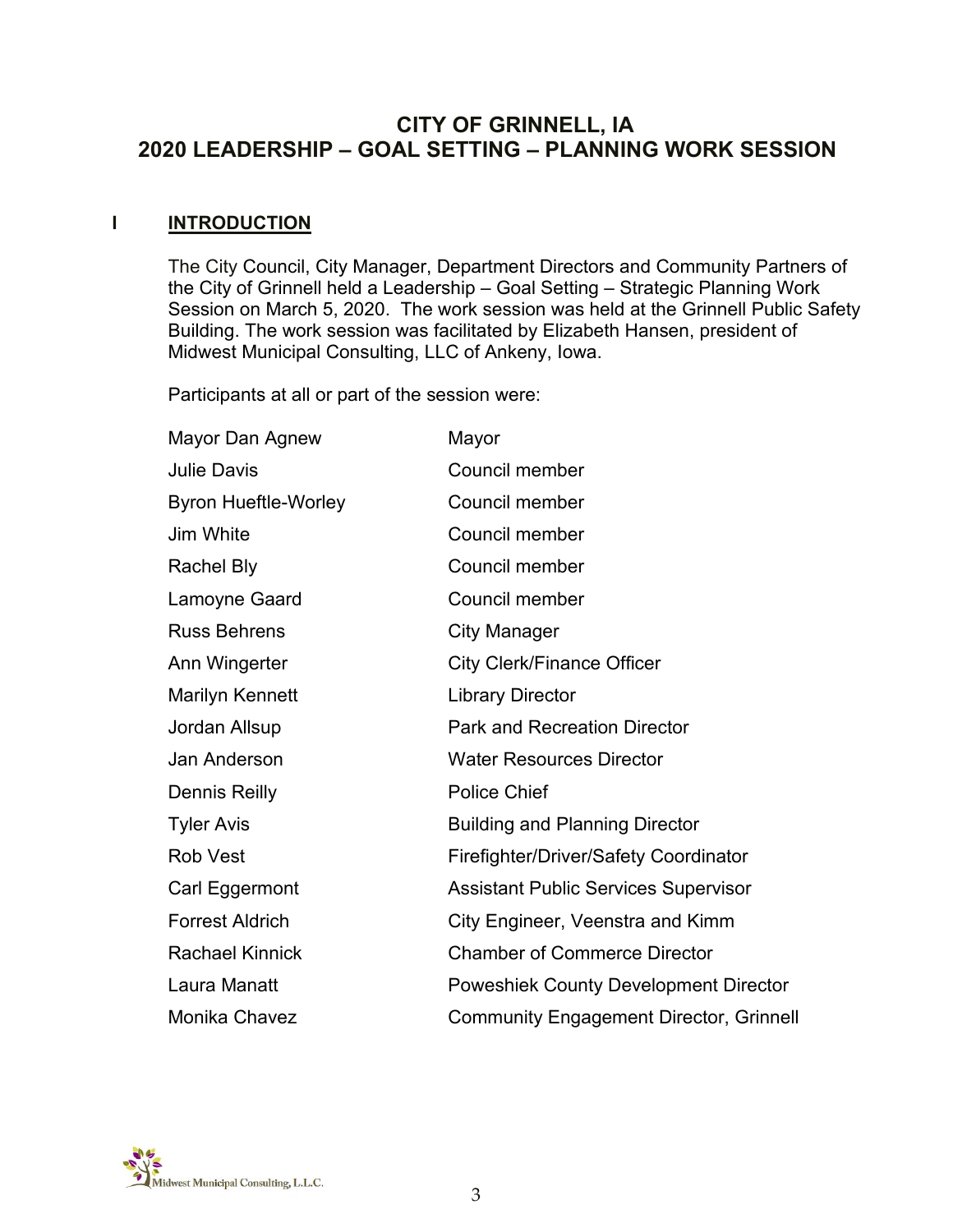The primary objectives of the session were:

- 1) To provide the opportunity for all members of the cities leadership team to be part of the planning process
- 2) To enhance communication and develop renewed team spirit among the participants
- 3) To review progress being made by the city
- 4) To discuss changes that are likely to impact the city
- 5) To develop consensus on issues and opportunities facing the city (1 to 3-year perspective)
- 6) To develop an updated goals program for the city (1 to 3-year perspective)
- 7) To develop preliminary action plans for the highest priority goals
- 8) To review the roles of the City's leadership team
- 9) To be an educational and enjoyable day

This report summarizes the results of the session and includes recommendations for follow-up actions to be taken.

#### **II INTRODUCTORY REMARKS**

Mayor Dan Agnew opened the public work session and City Manager Russ Behrens turned over the meeting to facilitator, Elizabeth Hansen.

#### **III COMMUNICATION ENHANCEMENT**

After introductory remarks were made, the facilitator reviewed the agenda, and went over some ground rules. She then explained the importance of having a goal setting – strategic planning session and indicated that one of the primary objectives of the retreat was to enhance communication among the participants.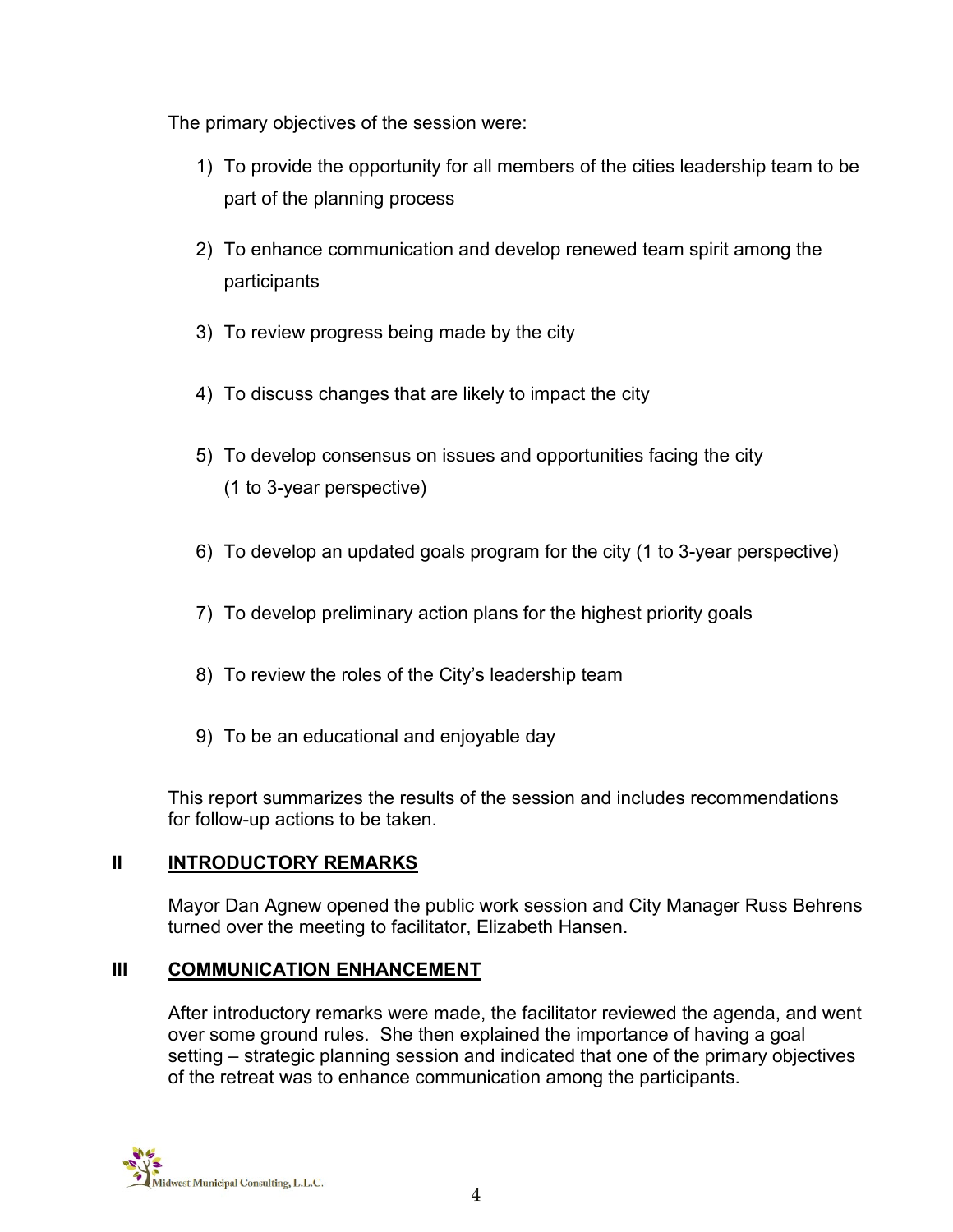#### **IV REVIEW OF FISCAL YEARS 2019 & 2020 ON-GOING PRIORITIES AND NEW INITIATIVES**

The first review was of the previous adopted strategic plan from fiscal years 2019 and 2020. The facilitator reviewed the responses of the questionnaire to affirm which On-Going Priorities were completed and ones that should remain on the list. Next the facilitator did the same with the previously approved New Initiatives.

#### **See attachment A for the Review of Fiscal Years 2019 & 2020**

#### **V REVIEW OF PROGRESS BEING MADE**

The next activity focused on a review of progress being made by the city over the last year or two. It was agreed that significant progress has been made in several areas. Participants agreed there have been numerous successes. The facilitator suggested review and celebration of these accomplishments and including the comprehensive list in an upcoming City Newsletter, on the website, continuous social media posts and/or in the local newspaper.

#### **See attachment B for the Review of Progress being made by the City**

#### **VI THE CITIES MISSION, VALUES, AND MOTTO STATEMENTS**

#### **The Mission Statement**

The mission statement is a statement that describes the organizations overall purpose and reason for existing. Participants agreed it that the city needs a mission statement, and that it needs to be displayed and referenced. The facilitator provided a list of nine sample mission statements. Participants also agreed that that the City Manager would present the options for Council consideration at an upcoming meeting.

#### **The Values Statement**

The value statement reflects the spirit of the city and defines the core values that guide to the day-to-day activities of city personnel. It was also felt that the city needs value statements. The facilitator provided a list of nineteen (19) sample value statements. The City Manager agreed to develop a proposed value statement for the city to consider for adoption.

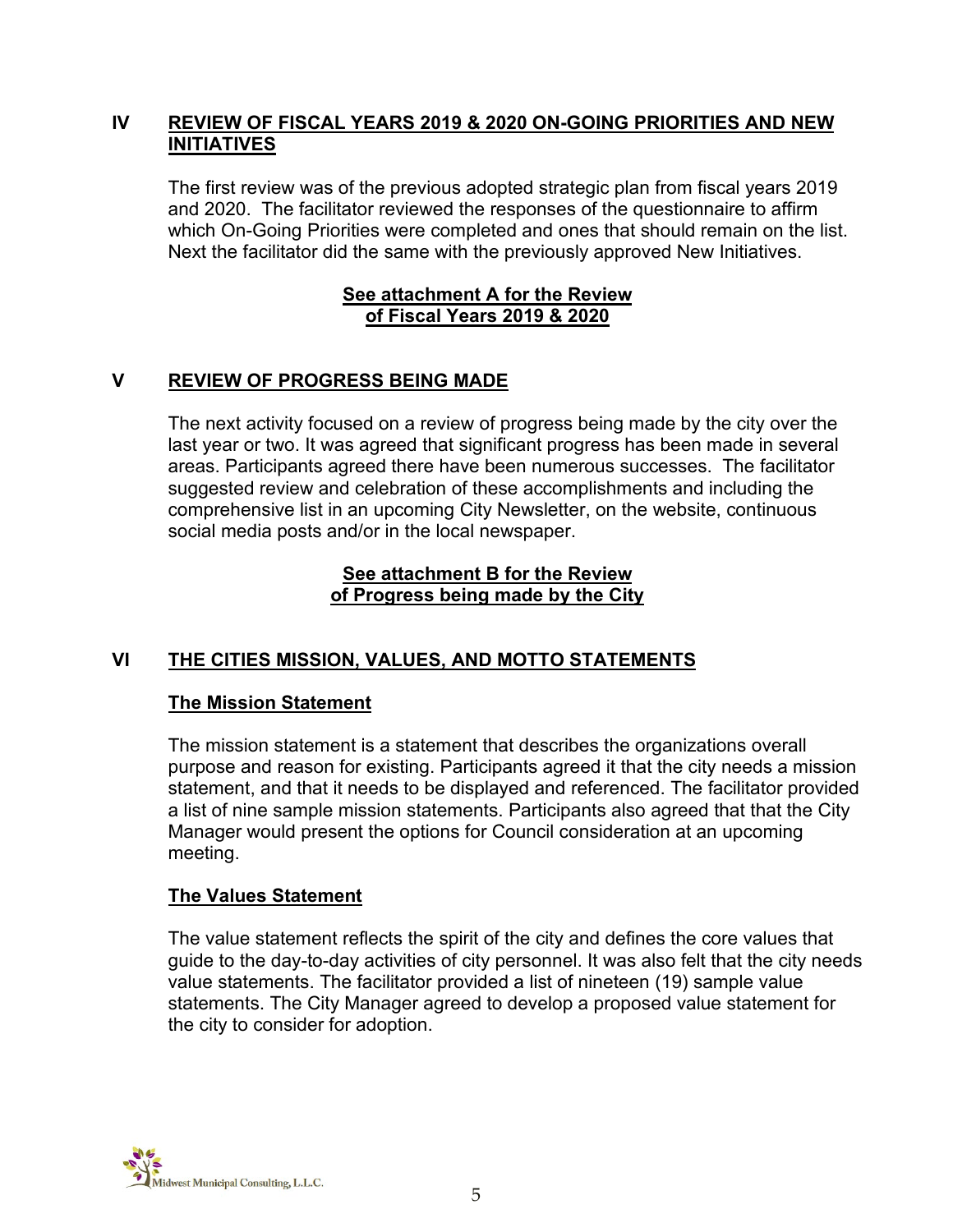#### **VII CHANGES THAT HAVE, AND ARE EXPECTED TO, IMPACT THE CITY: ISSUES AND OPPORTUNITIES FACING THE CITY**

Participants discussed significant changes that have impacted the city over the past five years, and those anticipated changes that are expected to impact the city in the next five years.

#### **See Attachment C for a Listing of Issues Facing the City**

#### **VIII UPDATING THE CITY'S GOALS: POTENTIAL SOLUTIONS**

Participants identified several issues and opportunities facing and City from a 1 to 3 year perspective. The listing provided a fresh update and consensus on issues, both external and internal, to be addressed by the city.

#### **See Attachment D for a Listing of Significant Initiatives (Solutions)**

#### **IX THE GOALS PROGRAM**

The identified issues and opportunities were then converted into a proposed to your goals program for the city. It was pointed out that department Directors met two months prior, on January 7, 2020, and provided a recommendation to help the those voting determine what the top five goals should be. The facilitator provided a copy of the results before the participants voted anonymously. The proposed goals program needs to be further discussed and refined, agreed-upon, and then implemented.

#### **See Attachment E for the Proposed Goals Program for 2020-2022 and Department Director Recommendations**

#### **X ROLES AND RESPONSIBILITIES**

Participants did not review the major roles and responsibilities of the City Council, individual council members, the Mayor, City Manager, Department Directors, city employees and citizens during the session, but resources were provided. The facilitator recommends the group refer to the city's organizational chart for an illustration, code of ordinance for further clarification, and upcoming draft of a Standard Operating Procedure manual, which can specify additional roles and responsibilities.

#### **See Attachment F for the Listing of Major Roles and Responsibilities**

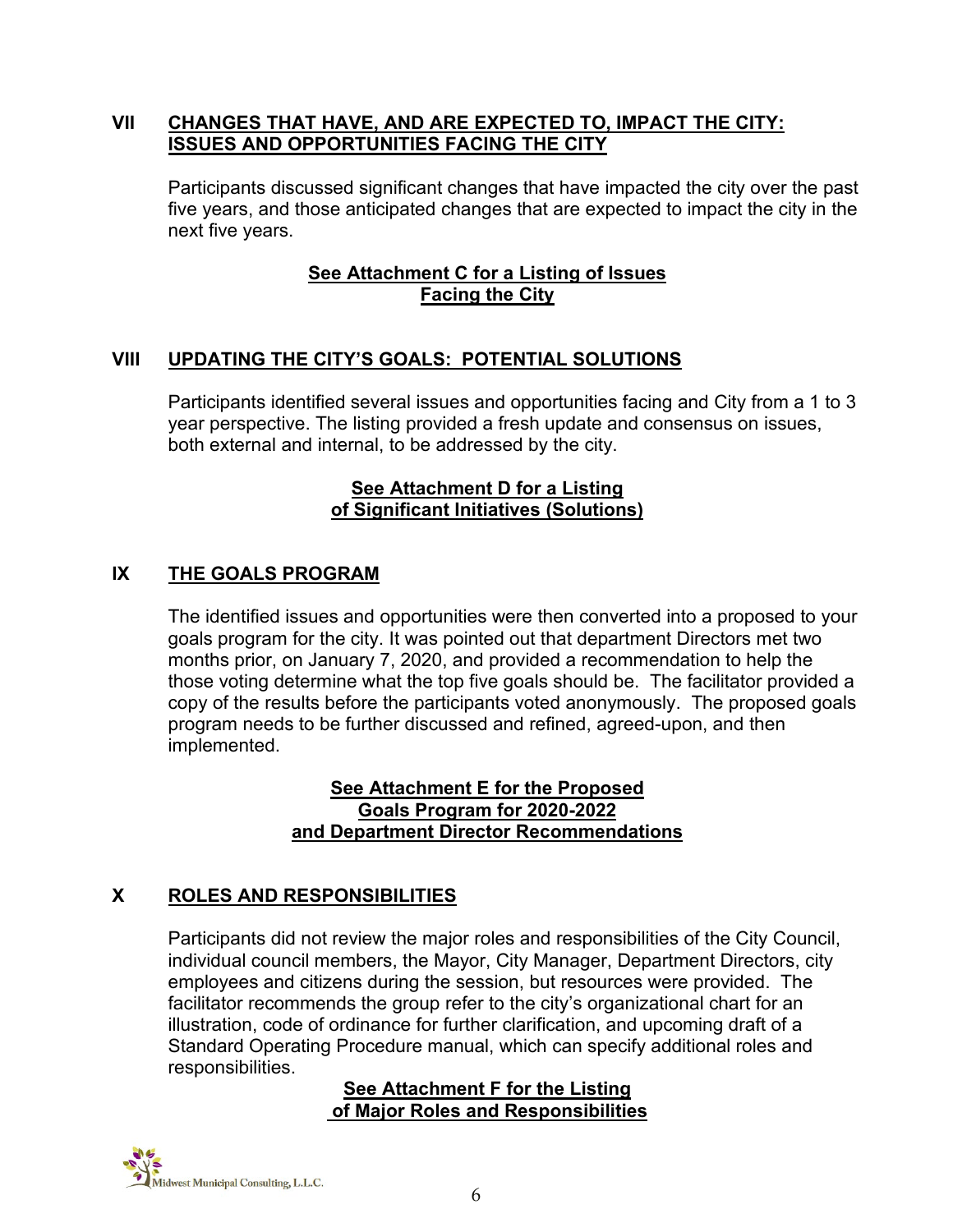#### **XI CLOSING REMARKS**

The session concluded with the facilitator challenging the participants to make a positive impact in their leadership roles. She pointed out the inter-dependency of the City Council and staff, and the need to be mission and goal driven. She further challenge participants to be continuous learners, to accept, and appreciate diversity, to be team players, and to focus on the "big picture". The facilitator thanked the participants and wished them well in their tenure serving Grinnell.

#### **XII RECOMMENDED FOLLOW-UP ACTIONS**

It was agreed that that considerable progress was made at the work session and that follow-up actions are needed.

A recommended sequence of actions is:

- 1) The City Manager reviews the Executive Summary of the session
- 2) The City Manager fine-tunes the prioritized issues and the suggested goals program
- 3) The City Manager reviews the Executive Summary with the City Council
- 4) The City Council acts on the proposed goals program, including the action plan
- 5) Action plans be developed for each goal under the direction of the City Manager
- 6) The City Council and City Manager monitor progress on achievements of the goals regularly
- 7) The follow-up work session be scheduled in one-two years to evaluate progress and update the goals program

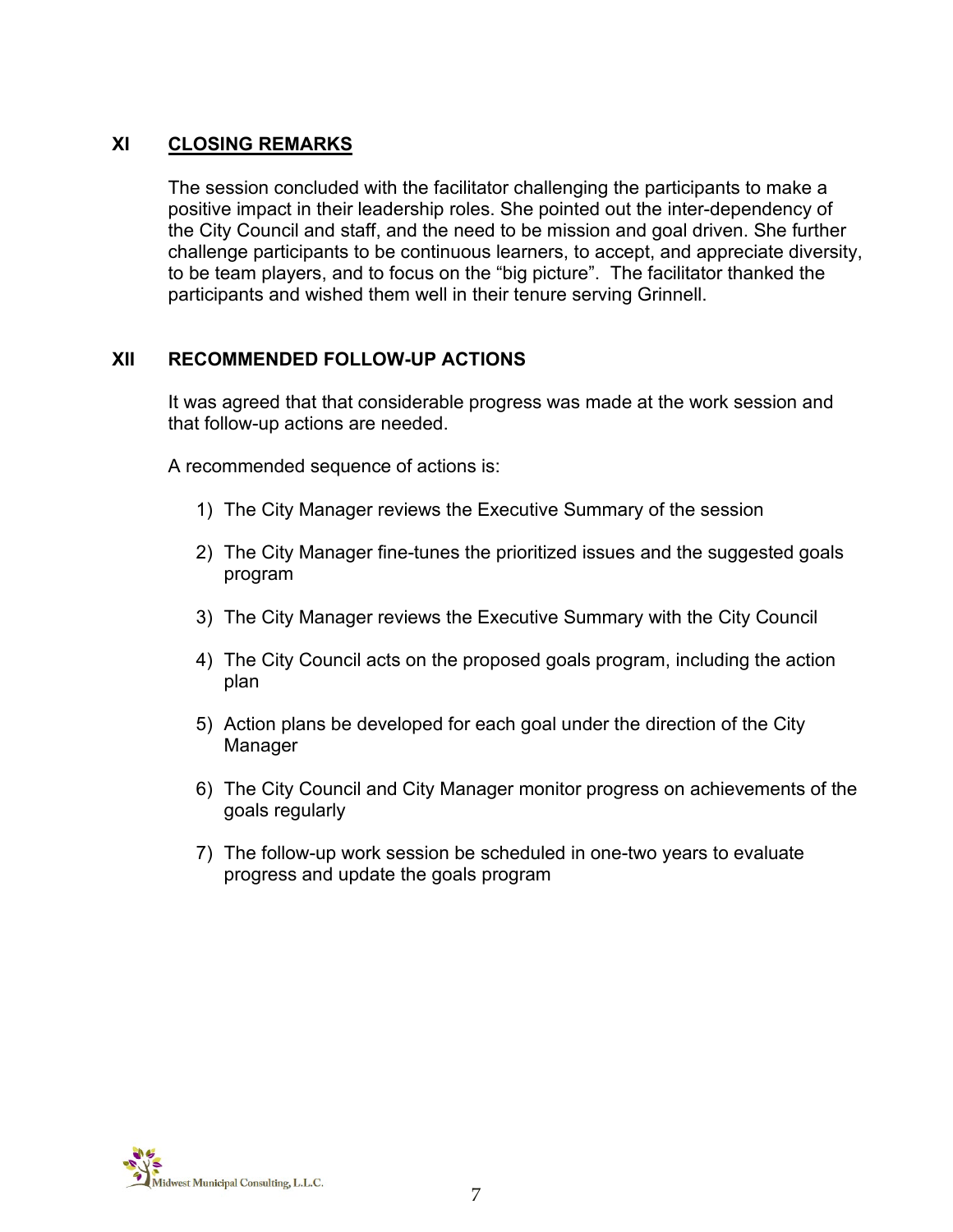# **REVIEW OF FISCAL YEAR 2019 & 2020 ON-GOING PROJECTS AND NEW INITIAIVES WORK PLAN**

From this list of On-Going Priorities provided from your 2018-2020 Goal Setting Report, which items have been completed and should be removed? Which ones need to remain in order to continue work?

|    | Item                                                          | <b>Completed/Remain</b>     |
|----|---------------------------------------------------------------|-----------------------------|
| 1. | Wastewater treatment plant replacement - construction.        | <b>Largely Complete</b>     |
|    | Assigned to the Water Resources Director with oversight by    |                             |
|    | the Public Works and Grounds Committee.                       |                             |
| 2. | Assist with the Development of the Zone of Confluence         | Remain                      |
|    | and Iowa Reinvestment Act programs. Assigned to the           | Progress being made -       |
|    | City Manager with Oversight by the Finance Committee.         | dorm planning advancing.    |
|    |                                                               | Development agreement       |
|    |                                                               | drafted. Financial tools    |
|    |                                                               | established. Work remains.  |
| 3. | Electronic Records for the Cemetery. Assigned to the          | Complete - enhancements     |
|    | Building and Planning Director with Oversight by the Public   | will be ongoing.            |
|    | Works and Grounds Committee. The Park and Recreation          |                             |
|    | Board should also be involved.                                |                             |
| 4. | <b>Active Participation in Development of Mental Health</b>   | Remain                      |
|    | Solutions in Grinnell. Assigned to the Chief of Police with   | Both emergency fund and     |
|    | Oversight by the Public Safety Committee. This is the type of | long term endowment         |
|    | work that will require assistance from many others and        | created. Work will be       |
|    | anyone with a passion for this work should be encouraged to   | ongoing.                    |
| 5. | participate.<br>Proactive code enforcement for nuisances and  | Remain                      |
|    | incentives for improvements. Assigned to the Building and     | Progress has been made      |
|    | Planning Director with assistance from the City               | but will likely never end.  |
|    | Clerk/Finance Director, Fire Chief, and Chief of Police with  | Larry Burnell's house       |
|    | oversight by the Public Safety Committee.                     | being rehabilitated is a    |
|    |                                                               | great accomplishment.       |
| 6. | Solution of the Veterans Building. Continue to support the    | Remain                      |
|    | work to bring this project to successful conclusion. This     |                             |
|    | project is under the complete prevue of the Veterans          |                             |
|    | Commission.                                                   |                             |
| 7. | Build a new water tower in south Grinnell. Oversight by       | Remain                      |
|    | the Public Works and Grounds Committee. Managed by            | Design to begin in FY 21    |
|    | Water Resources Director assisted by City Manager. Others     | and financing plan in pace. |
|    | involved will include Veenstra and Kimm.                      |                             |
| 8. | Promote housing initiatives that improve existing             | Remain                      |
|    | housing stock, reduce nuisance properties, and                | We have made small          |
|    | increase the diversity of housing options. Oversight by       | advances (Spaulding Lofts,  |
|    | the Planning Committee. Managed by City Manager assisted      | Grinnell garden Cottages,   |
|    | by City Clerk. Others involved will include Ahlers Law.       | etc.                        |

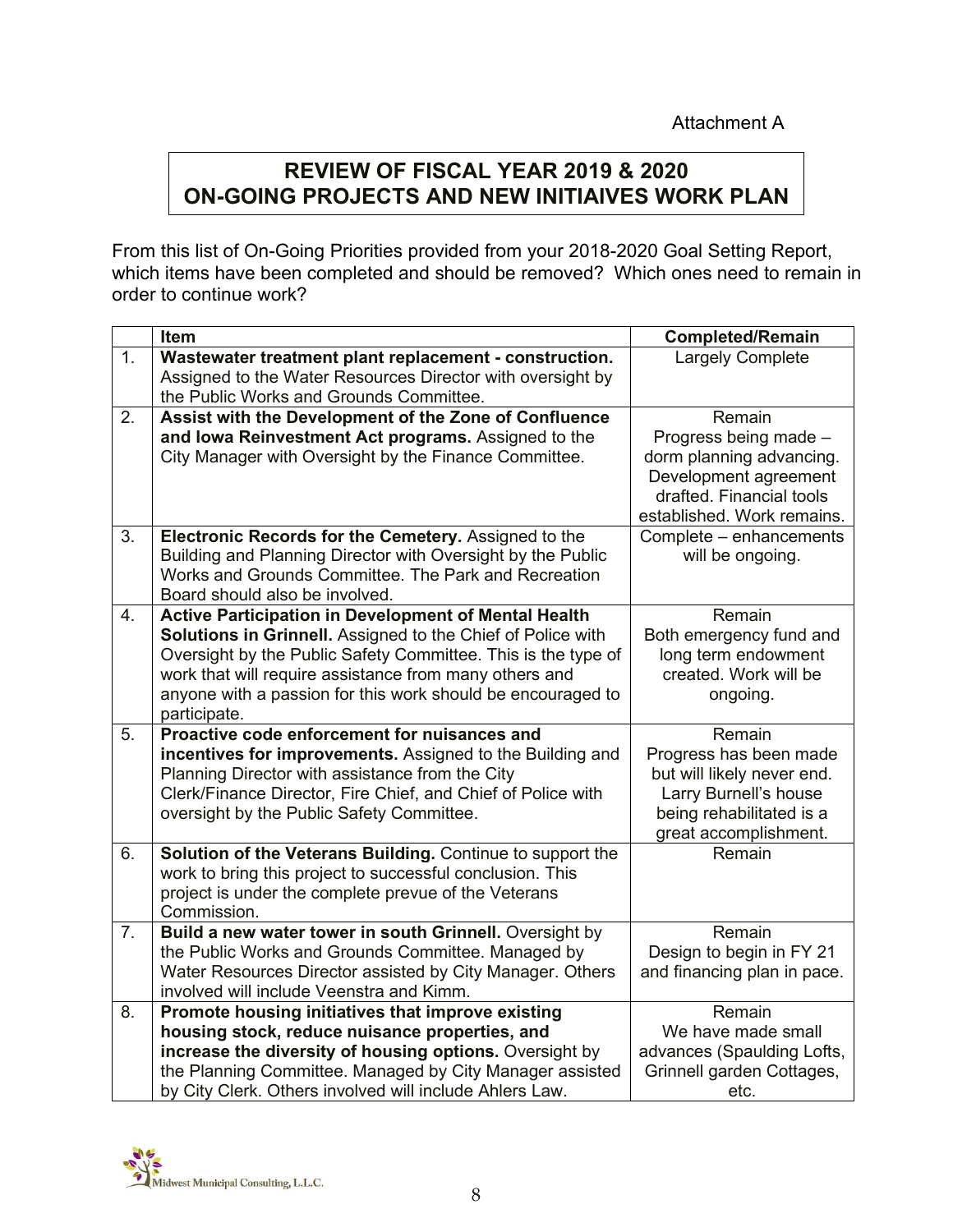From the list of New Projects, Programs, Policies and Initiatives provided from your Strategic Priorities Plan, these items have been completed, thus will be removed and some will be moved to the On-going Priorities list in order to continue work.

|    | Item                                                                                                                                      | <b>Completed/Remain</b>                     |
|----|-------------------------------------------------------------------------------------------------------------------------------------------|---------------------------------------------|
| 1. | Implement a rental inspection program to ensure quality living                                                                            | Complete                                    |
|    | environments for renters, improve safety for renters and first                                                                            | Interested in                               |
|    | responders, and to eliminate low quality housing. This may include                                                                        | Feedback/Response                           |
|    | a provision that would require all property sold on contract to be                                                                        | /Efficacy                                   |
|    | inspected prior to sale. This may also include a commercial                                                                               |                                             |
|    | property inspection program in the downtown to reduce the risk of                                                                         | Work on this                                |
|    | fire or other hazards for all central business district properties. It                                                                    | continues but the                           |
|    | was also suggested that we examine ordinances recently passed<br>by neighboring communities that provide disincentives for those          | program is in place.<br>Most believe it can |
|    | keeping housing units that have habitual criminal activity. Although                                                                      | be removed since it                         |
|    | rental inspection was the primary consideration, there was still                                                                          | is largely complete                         |
|    | strong support for continuation of work to expand housing diversity                                                                       | from a planning                             |
|    | and access to quality housing in affordable price ranges.                                                                                 | standpoint.                                 |
|    |                                                                                                                                           |                                             |
|    | Consider development of an advisory committee consisting of                                                                               |                                             |
|    | quality housing advocates, rental property owners, and citizens to                                                                        |                                             |
|    | guide the development of all aspects of the project. Review past                                                                          |                                             |
|    | work done on this concept and gather information from other                                                                               |                                             |
|    | communities. Set attainable goals for the program.                                                                                        |                                             |
|    |                                                                                                                                           |                                             |
|    | Oversight by the Planning Committee with Rachel Bly and Byron                                                                             |                                             |
|    | Hueftle Worley specifically assigned. Managed by Director of                                                                              |                                             |
|    | Building and Planning and Fire Chief, Police Chief (ordinance on<br>criminal activity) and City Manager. Others involved will include the |                                             |
|    | City Attorney.                                                                                                                            |                                             |
| 2. | Investigate options to improve existing sidewalks and expand                                                                              | Remain                                      |
|    | sidewalks into all areas of Grinnell. Focus first on city properties,                                                                     | <b>The Grinnell School</b>                  |
|    | school properties, and other public and quasi-public properties -                                                                         | Disctrict has made a                        |
|    | these should be addressed in the 2018 construction season.                                                                                | commitment to                               |
|    | Expand recreational trail in city limits - Industrial Avenue to GMRC.                                                                     | address their                               |
|    |                                                                                                                                           | missing sidewalk                            |
|    |                                                                                                                                           | segments in the                             |
|    | Conduct a sidewalk inventory and set priority improvements.<br>Develop a reasonable and attainable set of goals for the first year.       | coming two to three                         |
|    | Amend ordinance to require minimum 5' width for all new                                                                                   | years. The city has                         |
|    | sidewalks. Partner with Imagine Grinnell or other appropriate                                                                             | made progress on<br>performing              |
|    | groups. Periodic progress reports to the City Council starting June                                                                       | evaluations and                             |
|    | 2018.                                                                                                                                     | improving our                               |
|    |                                                                                                                                           | sidewalks. The next                         |
|    | Oversight by the Public Works and Grounds Committee specifically                                                                          | step will be to work                        |
|    | assigned to Byron Hueftle Worley and Julie Hansen. Managed by                                                                             | with private property                       |
|    | Building and Planning Director assisted by City Clerk (sidewalks)                                                                         | owners. Most want                           |
|    | and City Manager (trails). Others involved will include the City                                                                          | to see this remain                          |
|    | Attorney and Veenstra and Kimm.                                                                                                           | as a work item.                             |
| 3. | Examine options to perform community marketing in a cooperative                                                                           | Remain                                      |
|    | manner to promote utilization of many assets in the community                                                                             |                                             |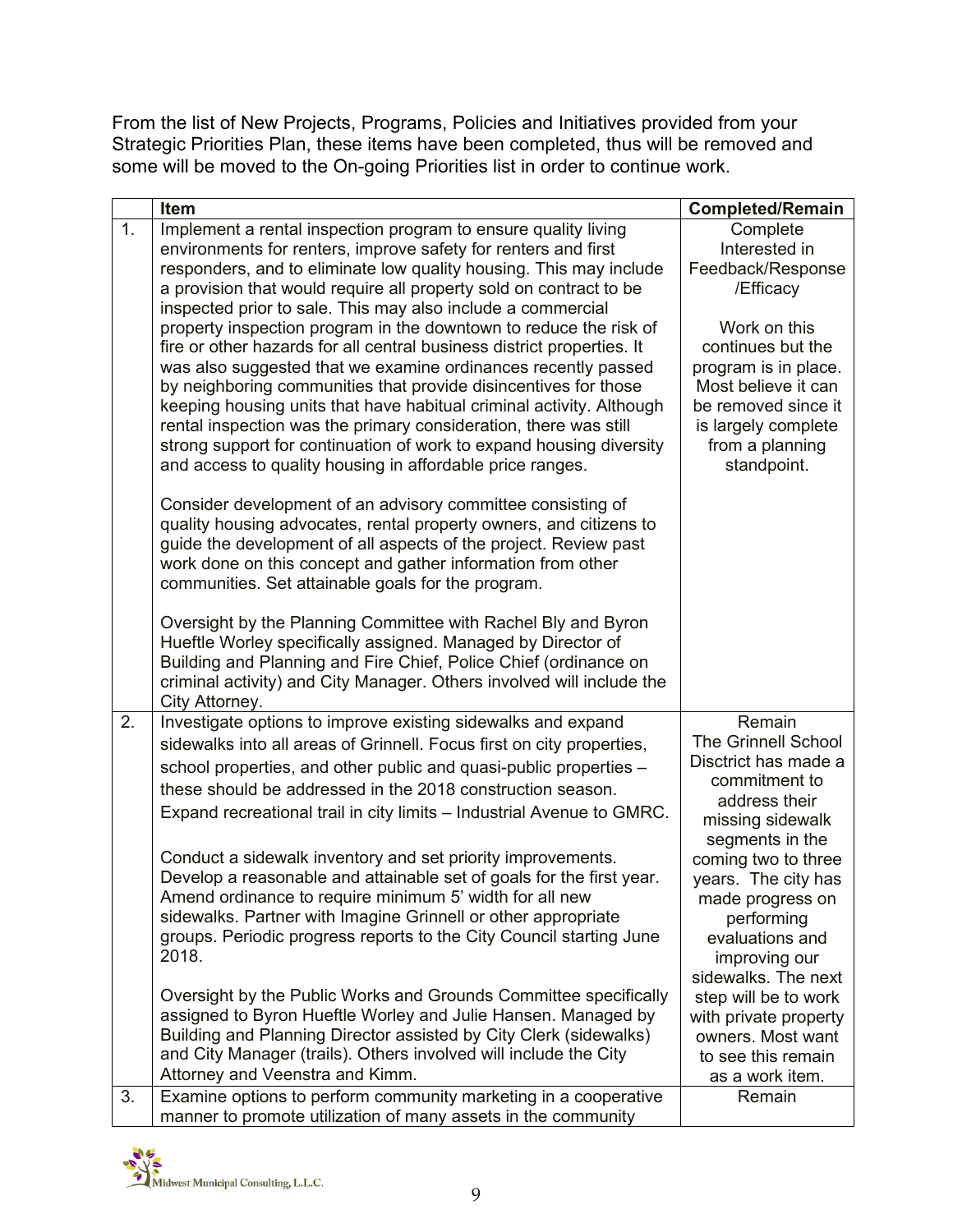|    | such as Central Park, Hotel Grinnell, the downtown, dining, trails,<br>sports and recreation facilities, Grinnell College, historic buildings,<br>aquatic center, library, businesses, and events. The community has<br>made significant investments that need to be utilized and<br>promoted. This item also included development of events that<br>utilize our facilities and appropriate promotion of these events with<br>emphasis on Central Park.<br>Convene a working group to coordinate and develop a community<br>marketing program. Identify a set of goals and anticipated<br>outcomes.                                                                                                                                                                                                                                                                                                                                                        | There was little<br>mention of this as<br>an ongoing priority.<br>This is work that will<br>continue forever<br>more than likely.                                                                                                                                                  |
|----|------------------------------------------------------------------------------------------------------------------------------------------------------------------------------------------------------------------------------------------------------------------------------------------------------------------------------------------------------------------------------------------------------------------------------------------------------------------------------------------------------------------------------------------------------------------------------------------------------------------------------------------------------------------------------------------------------------------------------------------------------------------------------------------------------------------------------------------------------------------------------------------------------------------------------------------------------------|------------------------------------------------------------------------------------------------------------------------------------------------------------------------------------------------------------------------------------------------------------------------------------|
|    | Oversight by the Finance Committee specifically assigned to Mayor<br>Agnew, Jim White due to his connection to the Hotel-Motel<br>Committee and Rachel Bly. Managed by the Grinnell Convention<br>and Visitors Bureau. Others involved will include the City Manager<br>and Parks and Recreation Director.                                                                                                                                                                                                                                                                                                                                                                                                                                                                                                                                                                                                                                                 |                                                                                                                                                                                                                                                                                    |
| 4. | Continue to invest in our public infrastructure.<br>Continue to prepare an annual capital improvement program to<br>guide this effort. Examine utility rates, service fees, and other<br>revenue sources as a part of this annual process to ensure that the<br>work needed if financially plausible. Some areas of emphasis<br>include water mains, water storage, water wells, water production<br>plant, 4 <sup>th</sup> Avenue from Pearl Street to Ferguson Street, expansion<br>of the cemetery, sidewalks, a footing drain disconnection pilot<br>program, appropriate funding for buildings, sanitary sewer mains<br>and manholes, fire apparatus, and streets.<br>Oversight by the Public Works and Grounds Committee specifically<br>assigned to the City Manager. This work will involve many people<br>including City Engineer, Financial Advisors, Public Services<br>Director, Water Resources Director, and City Clerk/Finance<br>Director. | Remain<br>There was<br>sentiment that the<br>FY 21-25 Capital<br>Improvement Plan<br>helps us to achieve<br>our long term<br>infrastructure goals<br>- this work will<br>always be a priority<br>but the urgency is<br>reduced slightly<br>assuming we can<br>implement this plan. |
| 5. | Expand opportunities for staff development especially on site<br>training that allows department heads and staff to be involved in<br>the training as a group. This shall also include a greater<br>commitment to improving the safety program beyond the good<br>work that has been done in recent years.<br>Conduct a survey of employees to determine topics of training<br>interest. Identify sources for these topics. Create a calendar as far<br>in advance as possible to maximize participation.<br>Oversight by the Finance Committee specifically assigned to Jo<br>Wray. Managed by the Parks and Recreation Director, Police<br>Chief, and Water Director. Others involved will include the City<br>Clerk and City Manager.                                                                                                                                                                                                                   | Remain<br>This will be ongoing<br>and staff seem to<br>enjoy the training<br>and time together. It<br>may not need to be<br>listed as a long term<br>planning priority but<br>it is something we<br>want to continue.                                                              |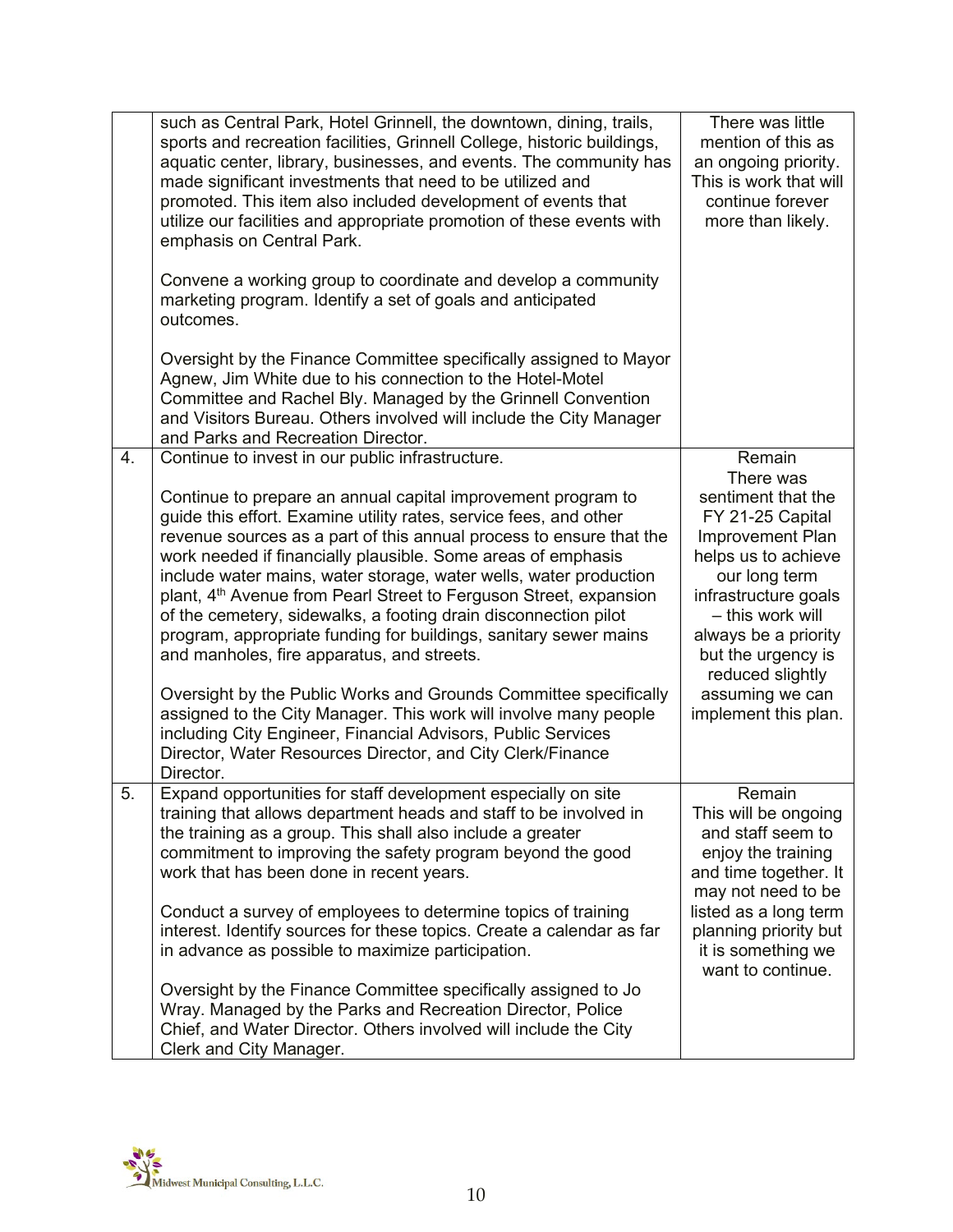# **REVIEW OF PROGRESS BEING MADE BY THE CITY: WHAT IS WORKING WELL?**

#### **THE SUCCESSES**

#### **Project/improvement**

Reconstruction of US 6 and Iowa 146 Intersection.

East Street reconstruction from US 6 to Garfield Avenue.

Agreement reached on 16<sup>th</sup> Avenue culvert replacement w/out litigation.

Successful construction and startup of the new wastewater treatment facility.

Several sewer line projects finished to reduce inflow and infiltration into the sanitary sewer system – final lining done in the Central Business District.

10<sup>th</sup> Avenue West Street to Park Street reconstruction.

Vitality of Central Park following reconstruction – holiday lights.

Completion of the new skate park at Bailey Park.

Airport runway reconstructed, new runway lights, new fuel system, and new shared hangar. Plans in place to replace the taxiway and apron areas.

Automated solid waste collection implemented. Program has been embraced by the community and employees (eventually).

Significant street patching complete – 11<sup>th</sup> Avenue for example.

\$1 million storm water quality project is underway and preliminary work on first projects has been completed.

Water Resource Recycling Facility (WRRF) nearing completion.

Trail/sidewalk improvements near Merrill Park.

#### **Finance**

Paying down debt for big projects (all phases of CBD reconstruction, library, aquatic center, public safety building)..

FY 21-25 Capital Improvement Plan (CIP) adopted w/ solid financial plan. This plan appears to be achievable.

Grinnell currently enjoys S & P Global Ratings' 'AA-' bond credit rating.

Annual financial audit was very positive regarding financial management.

No planned property tax levy increases, or utility rate increases beyond inflation adjustments even considering substantial past and planned capital projects.

#### **Economic Development**

Downtown planning initiative updated: Public input & collaboration with partners.

Successful implementation of several of the downtown planning goals.

Received Iowa Great Places designation.

Robust activity in the Central Business District (CBD) – new bakery has been a huge hit.

Progress is being made to address the Veterans Memorial Building.

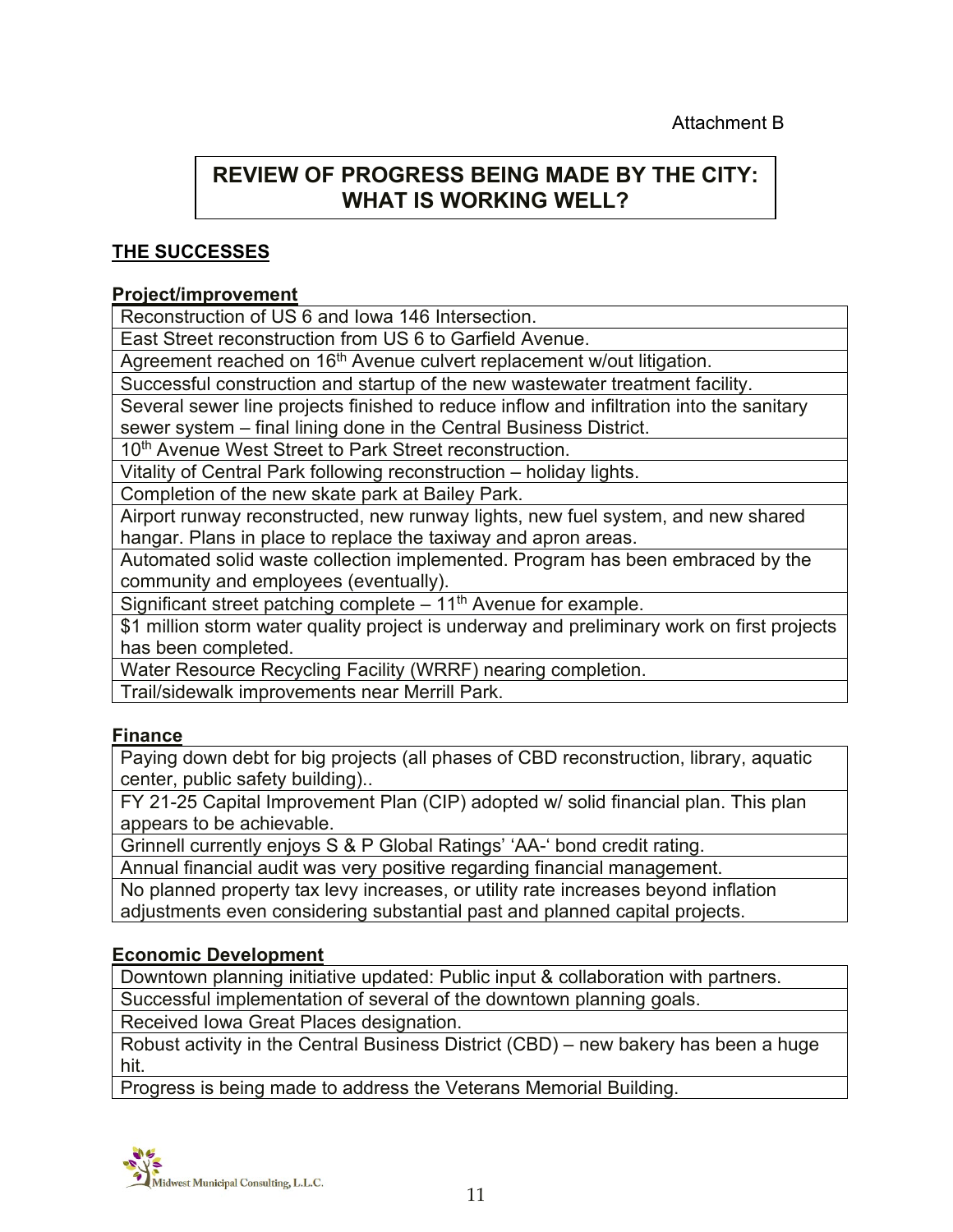Although completed several years ago now, the Hotel Grinnell project has proven itself by adding significantly the vitality of the CBD and community overall.

The successful build out of the Grinnell Garden Cottages with minimal financial contribution from the city. Created a unique housing option that did not previously exist.

Worked to make several projects 'developer ready'.

Improvements to downtown facades and plans for another round in the works.

New sports bar opened – had been a long-time desire of the community.

Progress has been made to improve broadband service in the downtown and greater advances are possible.

Foundation has been created for several development projects (former RC Industries, Beyer Building, 11<sup>th</sup> Avenue, Zone of Confluence with a myriad of resources/programs secured – historic tax credits, new market tax credits, opportunity zone, workforce housing tax credits, Iowa reinvestment funds, brownfield tax credits etc. Developer relationships have also been developed or strengthened.

Work with Grinnell College on the Zone of Confluence has been slow but steady progress is being made – downtown dorm planning is taking shape and an agreement is in the works with a potential project development team on other aspects (former McNally's site, etc.).

Work on targeted downtown business development has worked on a small scale (bakery, brewery, sports bar, etc.) – needs to be sustained and expanded.

#### **City Operations**

Promoted City Clerk from within allowing for smooth and positive transition.

Operations of the new city offices and building maintenance remain positive and viewed favorably in the community.

City/College relations and tangible work together are extremely strong right now. Opportunity to welcome the new President to make certain this continues.

City policies are reviewed and updated as appropriate and necessary.

We are maintaining level of service with greater expectations and in some cases less resources.

Public buildings are in excellent condition – City Hall, Public Safety Building, Grinnell Mutual Family Aquatic Center, Drake Community Library, WRRF, nearly all parks, etc. Commitment to ongoing maintenance has been good.

Our employee safety program has been active and effective, work comp claims have been reduced and injuries have declined.

Navigated the elimination of the Professional Painters and Maintenance Employees (PPME) labor union contract.

Rental inspection program is in the implementation stage.

Helped to create a mental health wellness fund – both endowment and emergency fund.

Created electronic data base for Hazelwood Cemetery.

On site department training has been popular and useful.

Made progress on nuisance and abandon properties.

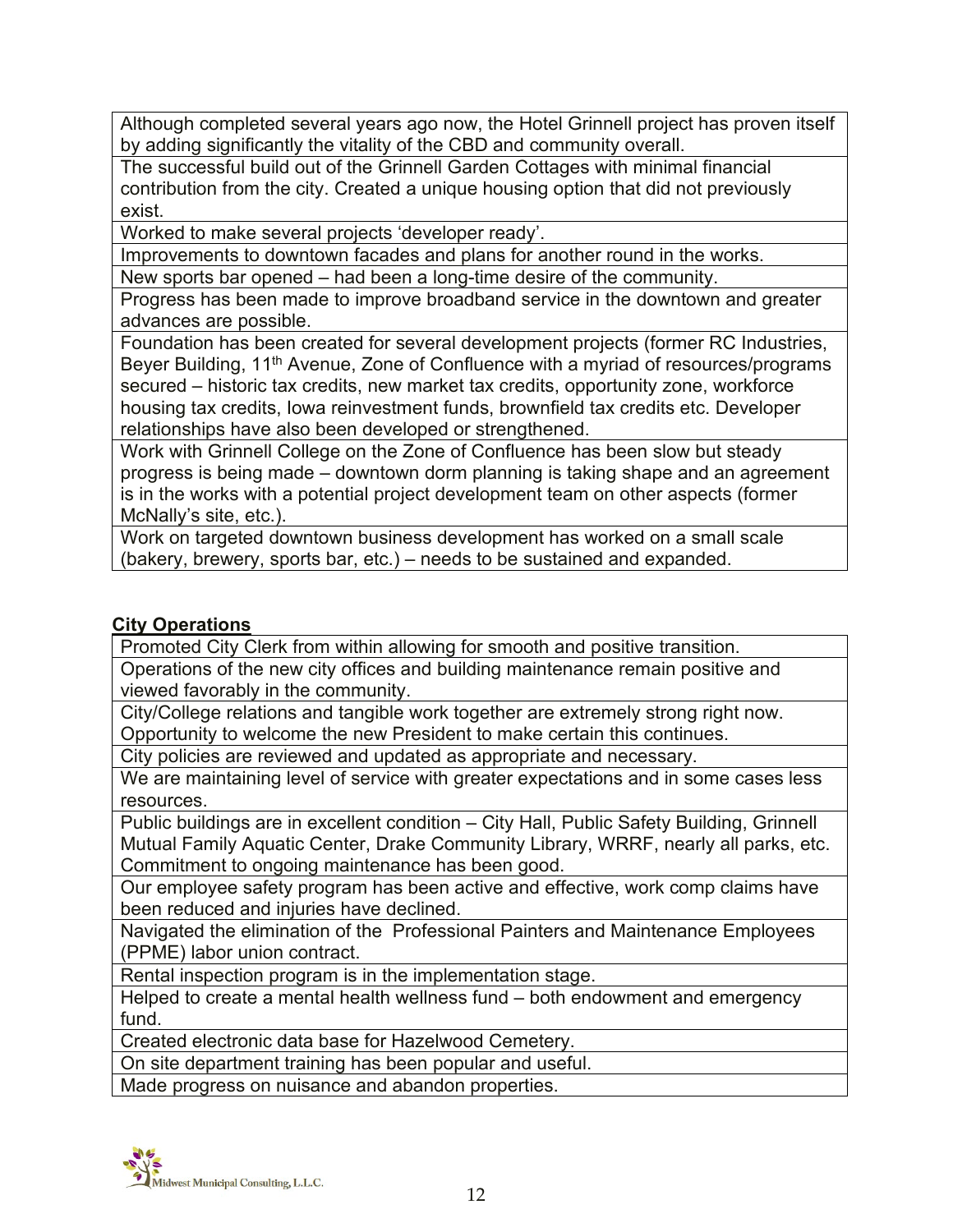#### **Public Safety**

Lexipol Policy Management System put in place at Police Department (PD). Integrated body warn camera and in-car video system at PD.

Retirement of Police Captain and successful promotion of internal candidate.

Iowa Casualty Assurance Pool (ICAP) funding for policy management system and quarterly training opportunities at PD.

Design, financing, and purchase of new ladder truck.

Full review of all Fire Department (FD) Standard Operating Guidelines.

Grinnell was selected to host the Annual Fire Convention in 2020 and 2021.

Developed a disaster task force with Marion, Jasper, and Mahaska Counties.

Potential ambulance crisis averted for the time being.

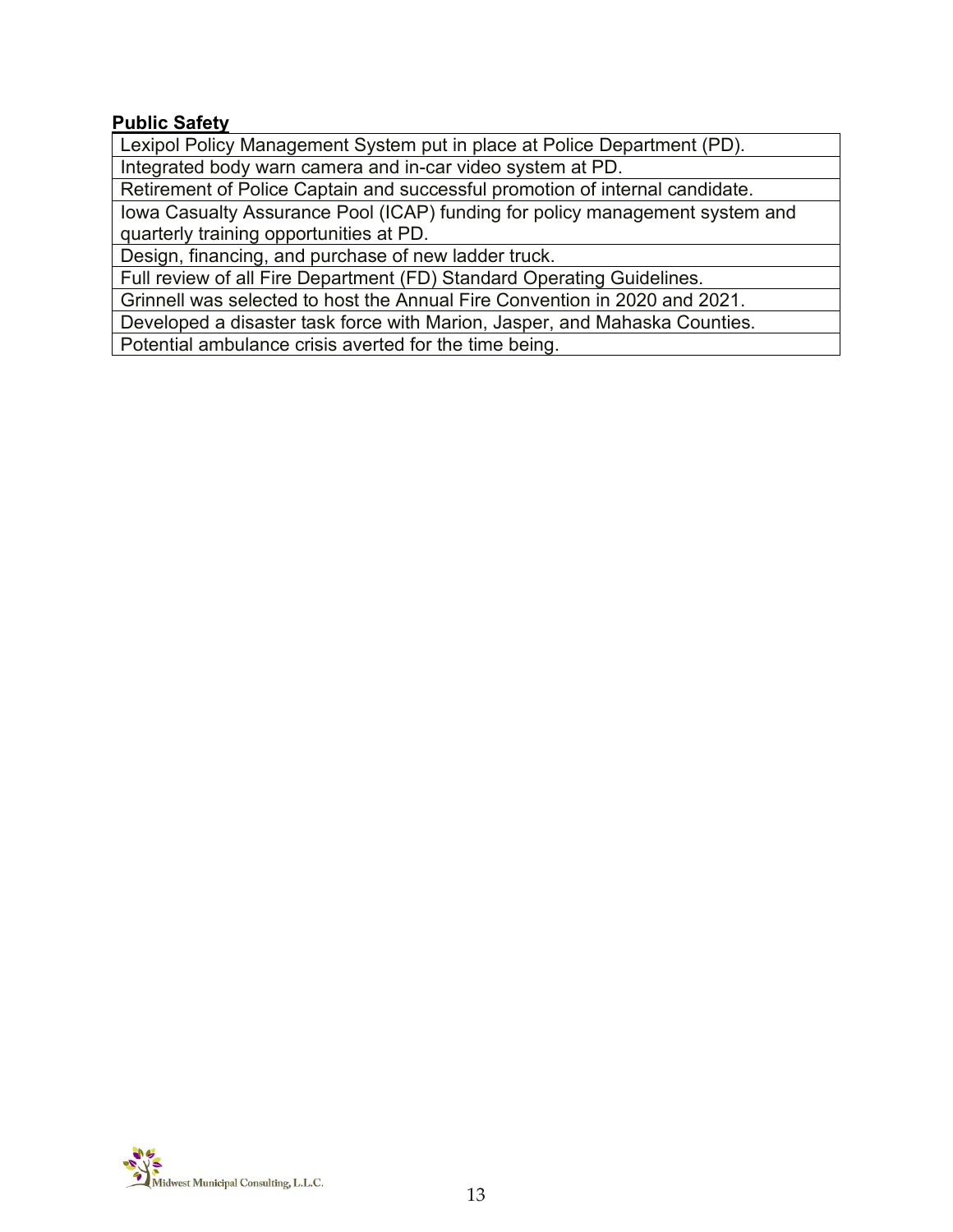# **CHANGES THAT HAVE IMPACTED AND ARE EXPECTED TO IMPACT THE CITY: ISSUES AND OPPORTUNITIES**

#### **WHAT IS NOT WORKING WELL? WHAT IS THE CITY CURRENTLY DOING THAT IT SHOULD NOT BE DOING?**

The following were identified as issues, concerns, trends, and opportunities that may affect future city services, policies, finances or operations:

#### **Item**

#### **Public infrastructure issues:**

- ♦ Street reconstruction, gaining ground but much work remains.
- ♦ Consider analysis of the water, storm sewer, sanitary sewer, and solid waste rates to insure equity, parity with peers, and sustainability regarding needs of those various operations.
- ♦ New chloride standards at the wastewater treatment facility. This will require significant upgrades to the drinking water treatment facility. Anticipated for FY 27. Overall rebuild of the facility is anticipated/necessary.
- ♦ Develop a policy to ensure code enforcement and contractor responsibility at the time a project is permitted (permits to work in public rights-of-way).
- $\bullet$  It feels like we have finally arrived at a good place with our current CIP the plan is realistic and achievable. Several projects are critical – new water tower for example.
- ♦ Assess recycling program and find ways to enhance. May need to secure Public Services property to prevent illegal dumping and recycling contamination. Review costs associated. Reduce/Reuse/Recycle – we need to be more creative about reducing waste.
- ♦ Avoid sprawl and utility expansions where there are options for redevelopment.
- ♦ If the current FY 21-25 CIP can be at least largely implemented our public infrastructure will be in excellent condition certainly when compared to where we were 15-20 years ago and when compared to peer communities.
- ♦ Sidewalk repairs, improvements, and construction.
- ♦ The city is nearing repayment of bond refinancing for much of the last cycle of significant projects (CBD, Public Safety Building, aquatic center, library, various street projects, etc.). This will allow significant reinvestment in new projects with a strategy of maintaining current debt payment levels that pick up where the legacy financings are paid off.

#### **Financial issues:**

♦ Grinnell has taken large capital projects on with reasonable rate adjustments that are sustainable and necessary. These larger projects often come with 'sticker shock'; however, these are critical services and costs are relative.

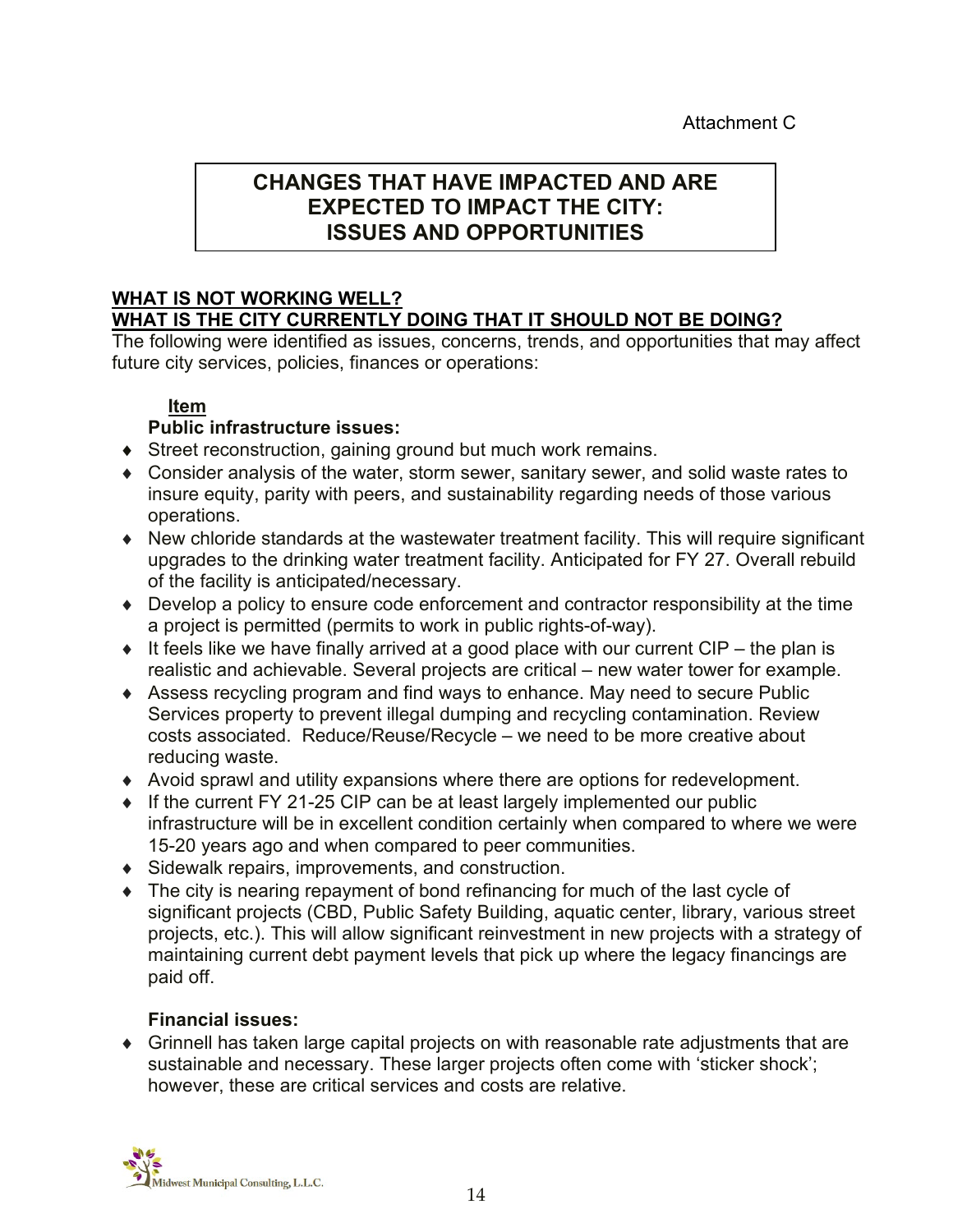- ♦ Grinnell currently enjoys Standard & Poor Global Ratings' 'AA-' bond credit rating. This is the fourth highest (AAA, AA+, AA, AA-) rating and realistically the maximum rating the city could achieve based on population and tax base (in terms of valuation). The city could work to strengthen general fund performance in terms of maintaining a healthy balance. Additionally, a review and possible formalization of city financial policies may be considered as part of the next debt planning process – possibly in late FY 20-21.
- ♦ Financial/budgeting software that allows real time access to budget information.
- ♦ Concern over never ending legislative 'fixes' to property tax system.
- ♦ Build up enterprise fund reserves.
- ♦ Reduced general fund (\$8.10 levy in particular) revenue.
- ♦ Concerns over the cost of keeping pace with technology.
- ♦ Balancing rates with need to perform maintenance and upgrades.
- ♦ Concerns over real or perceived loss of property from the tax rolls.
- ♦ Local option sales tax, utility franchise tax, hotel-motel tax, and even property tax revenues are strong or better than expected.

#### **Public Buildings:**

- ♦ Current facilities such as the Public Safety Building, Grinnell Mutual Family Aquatic Center, Drake Community Library, City Hall, and the Public Services buildings are in excellent condition. All believed this was a strength.
- ♦ Maintenance of publicly owned properties was listed as a strength but one that must be maintained and built upon.
- ♦ The Grinnell Veterans Memorial Building it needs to be advanced one way or another in the next year or two maximum.
- ♦ Work with the school district to jointly develop an indoor activity center as part of the school's plans for a new Pre K-5 if possible. Another option might be to at least complimentary locations.
- ♦ Need an energy assessment on all municipal buildings.

#### **Staff:**

- ♦ Update job descriptions based on job task analysis (this was a common theme).
- ♦ Update salary survey.
- ♦ Scheduling/time accrual software accessible and manageable by department heads.
- ♦ Employee retention; succession planning.

#### **Community and Economic Development:**

- ♦ Strong support for initiatives that expand housing options (type, cost, location, etc.). Many see this as a leading impediment to community growth and opportunity. Expand housing options that allow new residents to live in a quality, 'affordable' rental or starter home. We are losing potential residents at this point – stop thinking that everyone buys a single-family home right away or ever for that matter.
- ♦ Daycare has been improved but more is needed.
- ♦ The Zone of Confluence was listed as an opportunity by nearly all respondents.
- ♦ Several listed the improvements to the Iowa Highway 146 corridor starting with the I80 – 146 exchange enhancements as an opportunity/challenge.

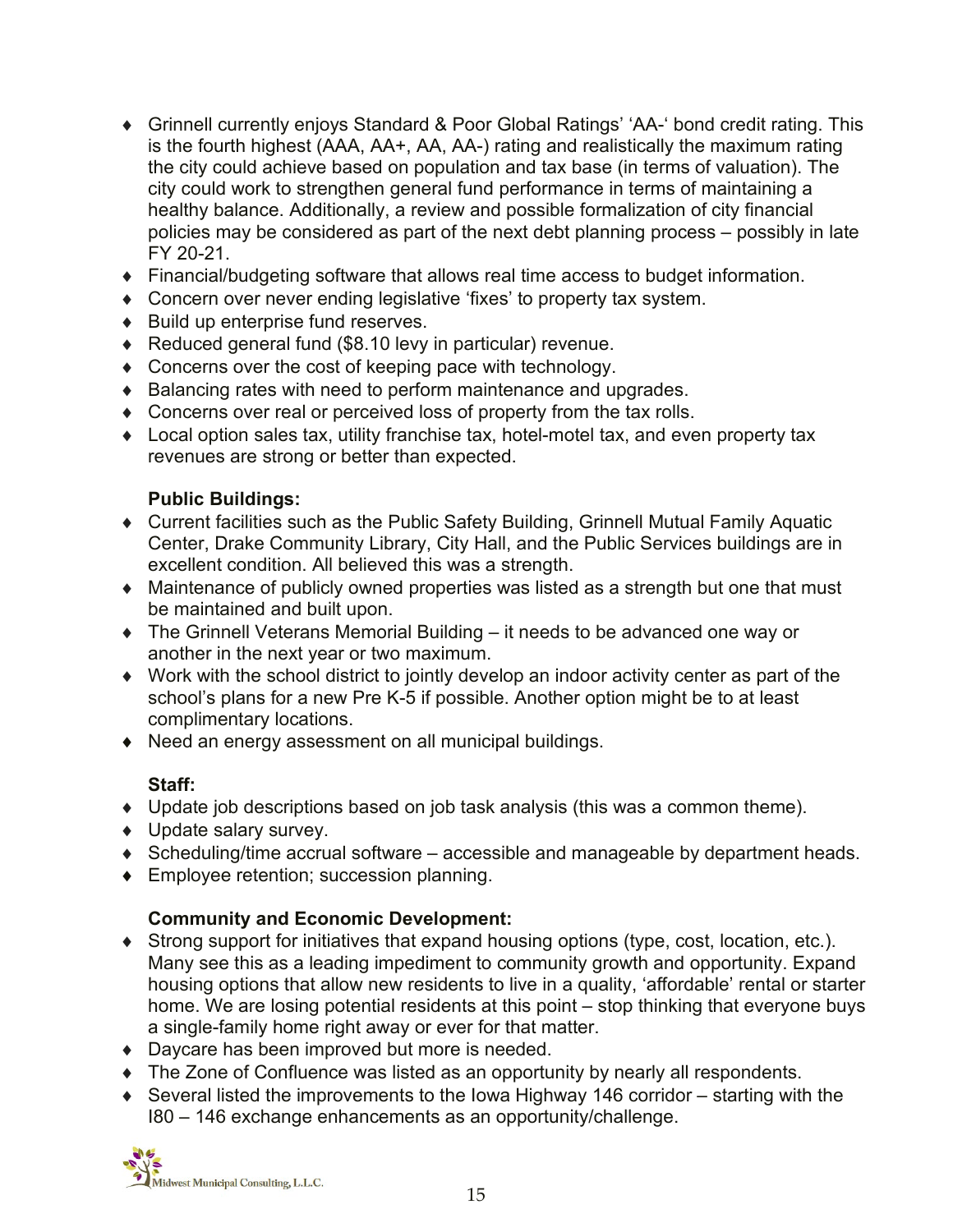- ♦ Many believe we could market our community much better than is currently being done.
- ♦ Former Iowa Telecom property.
- ♦ Beyer Building and the Masonic Temple need to be addressed (common theme).
- ♦ More targeted and aggressive spending to accomplish economic development priorities – partner with others to expand resources options. Some projects are simply taking too long creating a backlog that prevents advancement of not only those projects but potential future projects.
- ♦ We have a great community with the asset of having great schools. Continuing to collaborate, partner and strengthen relationships will be important moving forward.
- ♦ Several people noted that the lack of population growth is a significant concern.
- $\bullet$  Continue to recruit new businesses that are attractive for tourism and create employment opportunities in the community.
- ♦ Need to update our sign ordinance for several reasons.
- ♦ Need to update our zoning ordinance.
- ♦ Development of the interstate provides opportunity to increase sales tax, property tax, and hotel tax revenues, while providing jobs for many. This development should be sensitive to existing business while aggressively tapping into the interstate travel and the regional population.
- ♦ Continue to improve nuisance and abandoned properties, work to redevelop properties where possible.
- ◆ Seek more growth and better utilization of existing parking options in the Central Business District.
- $\bullet$  Create an environment to make Grinnell a destination location tourism.

#### **Public Safety:**

- ♦ Impact of mental health service deficiencies on city services (concern).
- ♦ Recruitment and retention of volunteer fire fighters.
- ♦ County-wide 700-800 MHz digital radio system. Working toward a county-wide and interoperable communications. Development and implementation of new public safety communication system in equal partnership with other cities, emergency medical service organizations, fire departments, and the County.
- ♦ Significant concern about Emergency Medical Services (EMS). Need long-term solutions. Grinnell Regional Medical Center (GRMC) – Unity Point now performing their own transports out of their Marshalltown facility. Significant cost increase will impact General Fund (ability to build reserves and other GF operations). Uncertainty about service area and long-standing partnerships. Research all EMS options.
- ♦ City has been active participant of tobacco free policies in parks and employment policies.
- $\bullet$  Lack of accessible, affordable, and/or quality mental health services.

#### **Miscellaneous:**

- ♦ Ever growing need for improved technology. Continue to keep up with technology city wide (website enhancements, payment options, etc. Consider hiring a public information officer, technology specialist, marketing director, etc. rolled into one position).
- ♦ City policy review committee/update-review policies on a regular basis.

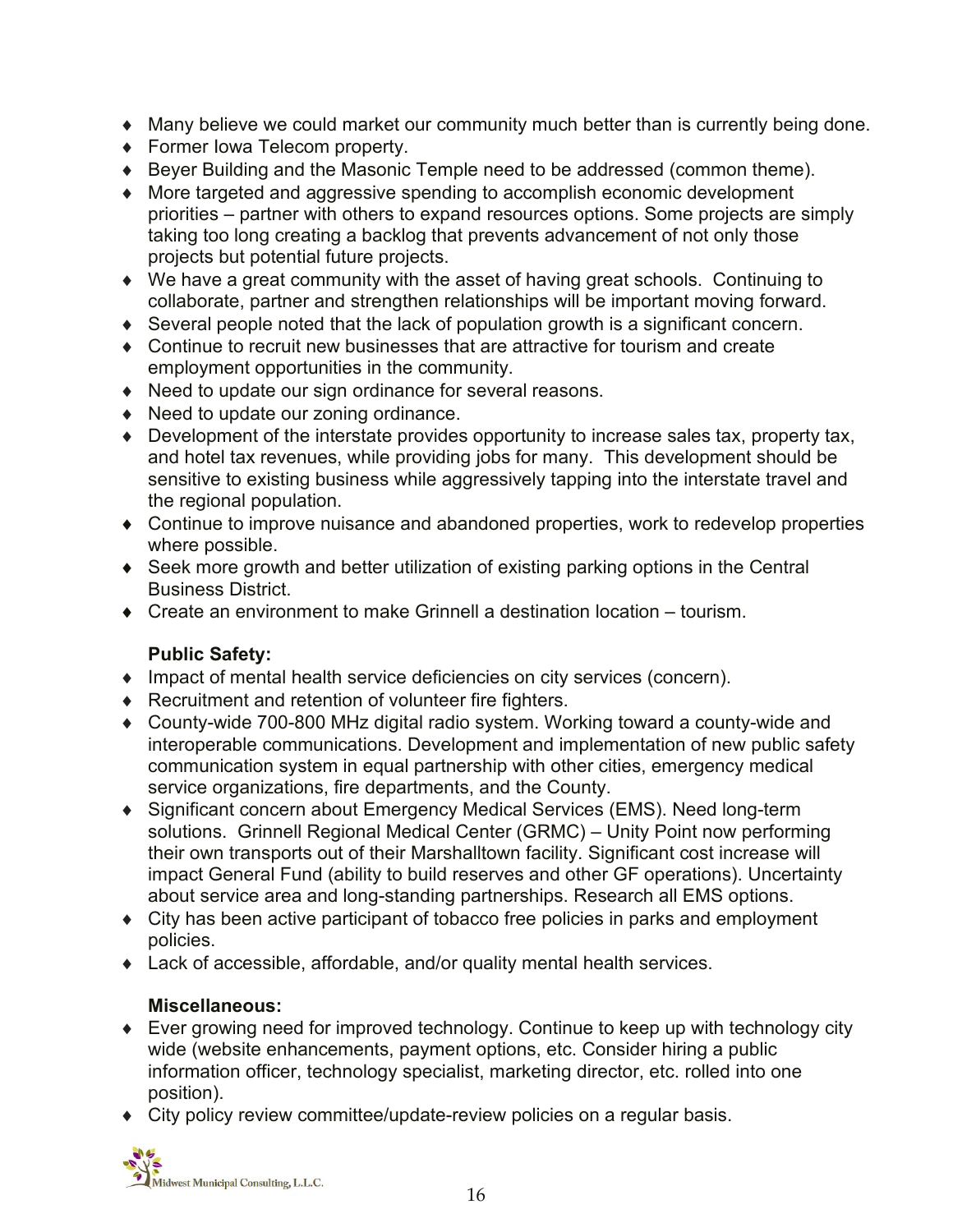- ♦ The City is often pulled in various directions and asked to take on cahllenges outside our purview (ambulance, mental health, hospitals, schools, daycare, etc.). Many of these are not traditional city government requirements or responsibilities but these are critical to the overall health of our community. The city by all accounts has its house in order and maybe branching out to take on these broader community issues is needed or will only hinder our core mission?
- ♦ Update the city's comprehensive land use plan.
- ♦ Increase focus on volunteer recruitment.
- ♦ Increase focus on obtaining private donations and fundraising for community projects.

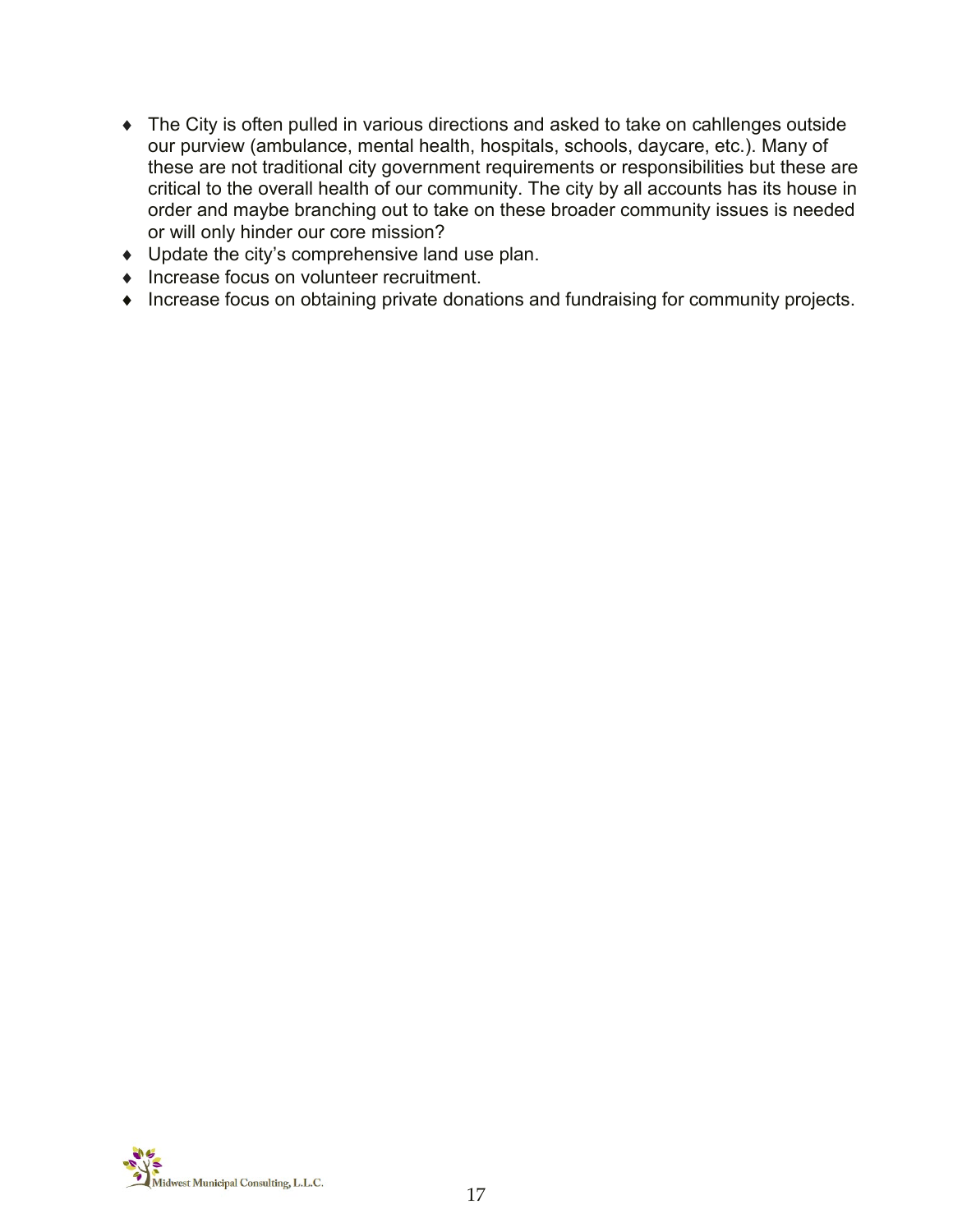#### Attachment D

# **SIGNIFICANT INITIATIVES OR PROGRAMS (SOLUTIONS) - WHAT IS THE CITY NOT DOING THAT IT SHOULD BE DOING?**

|                  | Item (What is the solution to an issue?)                                             | New Initiative |
|------------------|--------------------------------------------------------------------------------------|----------------|
|                  |                                                                                      | (Action        |
|                  |                                                                                      | Needed)        |
|                  |                                                                                      | Or On-Going    |
| 1.               | Develop pilot program to disconnect footing drains.                                  | <b>New</b>     |
| $\overline{2}$ . | Consider establishing fire service fees for commercial and<br>industrial properties. | <b>New</b>     |
| 3.               | Update the comprehensive land use plan and zoning                                    | <b>New</b>     |
|                  | ordinance.                                                                           |                |
| 4.               | Work with the Chamber to develop city promotional multi-media                        | <b>New</b>     |
|                  | materials for use in marketing and employee recruitment. May                         |                |
|                  | also utilize volunteers to collect information from community                        |                |
|                  | partners in order to create a packet.                                                |                |
| 5.               | Host open houses at all facilities for staff, elected leaders and                    | <b>New</b>     |
|                  | the public – we have great staff and wonderful facilities. Let our                   |                |
|                  | staff tell their story and provide their insights to other city                      |                |
|                  | employees, elected leaders, and the public. Citizen Academy.                         |                |
| 6.               | Appoint a communications director and social media                                   | <b>New</b>     |
|                  | coordinator                                                                          |                |
| 7.               | Develop another deep drinking water well.                                            | <b>New</b>     |
| 8.               | Greatly improved sidewalks in a public / private partnership.                        | <b>New</b>     |
|                  | Analyzing approach to replacement.                                                   |                |
| 9.               | Develop a policy to ensure code enforcement and contractor                           | <b>New</b>     |
|                  | responsibility at the time a project is permitted (permits to work                   |                |
|                  | in public rights-of-way).                                                            |                |
| 10.              | Financial/budgeting software that allows real time access to                         | <b>New</b>     |
|                  | budget information and payroll.                                                      |                |
| 11.              | Update job descriptions based on job task analysis,                                  | <b>New</b>     |
|                  | compensation study and succession planning.                                          |                |
| 12.              | Need to consider an incentive for redevelopment of the Beyer                         | <b>New</b>     |
|                  | Building, Iowa Telecom, and the Masonic Temple.                                      |                |
| 13.              | More targeted and aggressive spending to accomplish                                  | <b>New</b>     |
|                  | economic development priorities - partner with others to                             |                |
|                  | expand resources options. Some projects are simply taking too                        |                |
|                  | long creating a backlog that prevents advancement of not only                        |                |
|                  | those projects but potential future projects. Proposals need to                      |                |
|                  | be brought to Council for consideration.                                             |                |

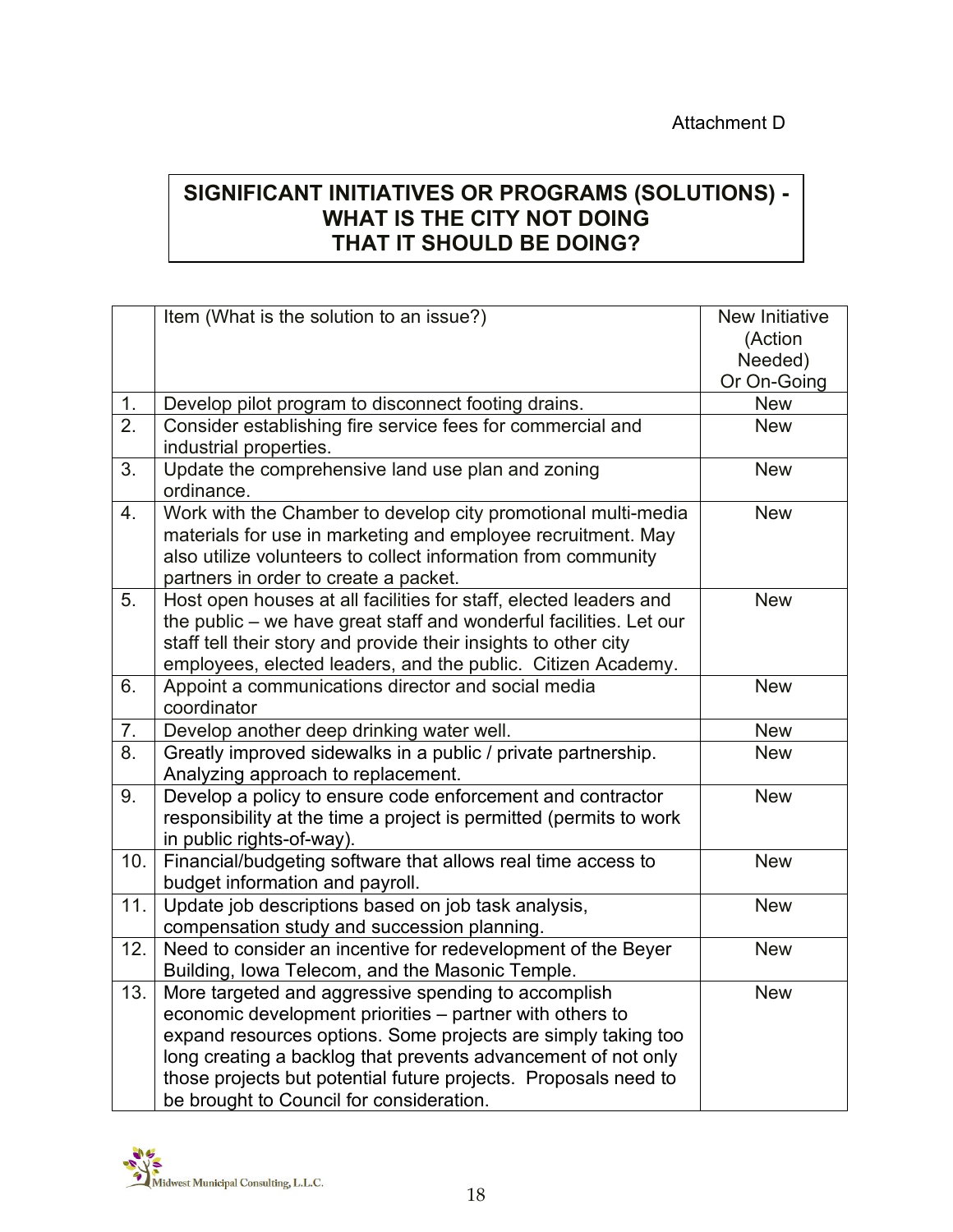| 14. | County-wide 700-800 MHz digital radio system. County wide<br>and interoperable communications in equal partnership with<br>EMS agencies, fire departments, other cities, and the County.                                                                                                                                                                                                                                                     | <b>New</b> |
|-----|----------------------------------------------------------------------------------------------------------------------------------------------------------------------------------------------------------------------------------------------------------------------------------------------------------------------------------------------------------------------------------------------------------------------------------------------|------------|
|     | Development and implementation of new public safety<br>communication system.                                                                                                                                                                                                                                                                                                                                                                 |            |
| 15. | Consider hiring a third party consultant to analyze current EMS<br>Operations and create a long-term strategic plan.                                                                                                                                                                                                                                                                                                                         | <b>New</b> |
| 16. | Conduct a study on solid waste/recycling solutions. Look at<br>composting, reducing and reusing programs.                                                                                                                                                                                                                                                                                                                                    | <b>New</b> |
| 17. | Continued work on the Zone of Confluence and downtown<br>revitalization, keep working with the college.                                                                                                                                                                                                                                                                                                                                      | On-Going   |
| 18. | Analyze the Campbell Fund - this requires us to think bigger<br>and find ways to address some of the root problems of poverty<br>instead of just reacting. This is a different way of looking at the<br>funds but could be an opportunity to help address big needs<br>and big issues that would make our community a better place to<br>live.                                                                                               | <b>New</b> |
| 19. | Look at the some of the "big ideas" that we came up with<br>during the focus groups - what can we do to set our community<br>apart from others and increase our population.                                                                                                                                                                                                                                                                  | On-Going   |
| 20. | Support community mental health solutions in effective ways<br>and monitor results/successes.                                                                                                                                                                                                                                                                                                                                                | <b>New</b> |
| 21. | Grinnell should plan to participate more activity in the<br>renovation of the Veteran's Memorial Building while also<br>requiring results and realistic timelines.                                                                                                                                                                                                                                                                           | On-going   |
| 22. | Strong support for initiatives that expand housing options (type,<br>cost, location, etc.). Many see this as a leading impediment to<br>community growth and opportunity. Expand housing options<br>that allow new residents to live in a quality, 'affordable' rental or<br>starter home. We are losing potential residents at this point -<br>stop thinking that everyone buys a single-family home right<br>away or ever for that matter. | <b>New</b> |
| 23. | Daycare has been improved but more is needed.                                                                                                                                                                                                                                                                                                                                                                                                | <b>New</b> |

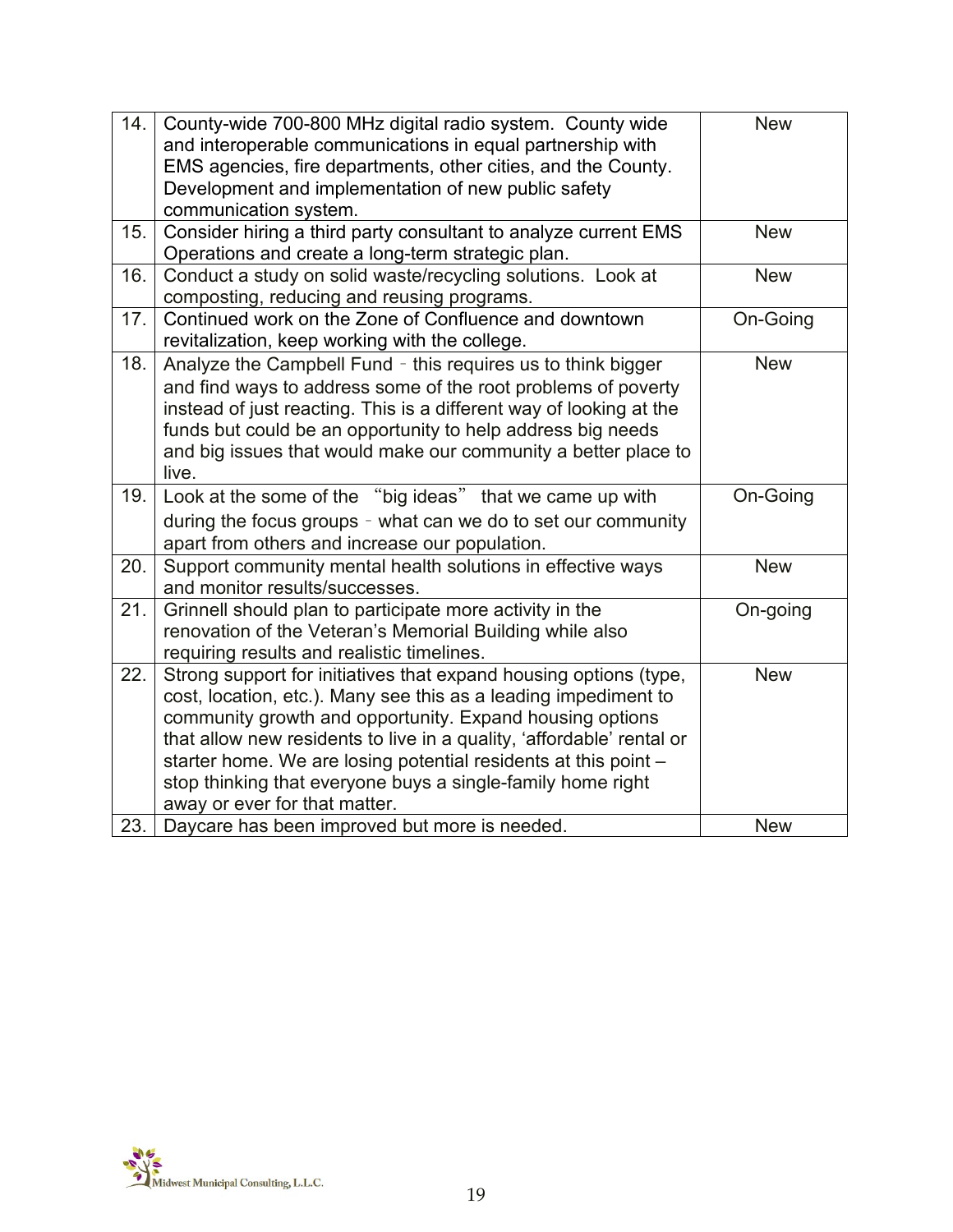# **THE CITY'S GOALS PROGRAM: PROPOSED ON-GOING PRIOIRITIES FOR FISCAL YEARS 2021 AND 2022**

#### ON-GOING PRIORITIES

| 1.<br>Continue with the Development of the Zone of Confluence and lowa Reinvestment                                                                                             |  |
|---------------------------------------------------------------------------------------------------------------------------------------------------------------------------------|--|
| Act programs. Progress is being made as dorm planning is advancing. Development                                                                                                 |  |
| agreement drafted. Financial tools established. Work remains.                                                                                                                   |  |
| 2.<br>Continue active Participation in Development of Mental Health Solutions in Grinnell.                                                                                      |  |
| This is the type of work that will require assistance from many others and anyone with a                                                                                        |  |
| passion for this work should be encouraged to participate. Both emergency fund and long                                                                                         |  |
| term endowment created. Work will be ongoing.                                                                                                                                   |  |
| Continue proactive code enforcement for nuisances and incentives for<br>3.                                                                                                      |  |
| improvements.                                                                                                                                                                   |  |
| 4.<br>Solution of the Veterans Building. Continue to support the work to bring this project                                                                                     |  |
| to successful conclusion. This project is under the complete prevue of the                                                                                                      |  |
| Veterans Commission. Grinnell should plan to participate more activity in the                                                                                                   |  |
| renovation of the Veteran's Memorial Building.                                                                                                                                  |  |
| Build a new water tower in south Grinnell. Design to begin in FY 21 and financing plan<br>5.                                                                                    |  |
| in place.                                                                                                                                                                       |  |
| Continue investigating options to improve existing sidewalks and expand sidewalks<br>6.                                                                                         |  |
| into all areas of Grinnell. Focus first on city properties, school properties, and other                                                                                        |  |
| public and quasi-public properties – these should be addressed in the 2018 construction                                                                                         |  |
| season. Expand recreational trail in city limits – Industrial Avenue to GMRC. We have a                                                                                         |  |
| verbal commitment from the school to address their missing sidewalk segments. The city                                                                                          |  |
| has made progress on performing evaluations and improving our sidewalks. The next step                                                                                          |  |
| will be to work with private property owners. Most want to see this remain as a work item.                                                                                      |  |
| 7.<br>Continue examining options to perform community marketing in a cooperative                                                                                                |  |
| manner to promote utilization of many assets in the community such as Central                                                                                                   |  |
| Park, Hotel Grinnell, the downtown, dining, trails, sports and recreation facilities,                                                                                           |  |
| Grinnell College, historic buildings, aquatic center, library, businesses, and events.                                                                                          |  |
| The community has made significant investments that need to be utilized and promoted.                                                                                           |  |
| This item also included development of events that utilize our facilities and appropriate                                                                                       |  |
| promotion of these events with emphasis on Central Park. There was little mention of this<br>as an ongoing priority. There is work that will continue forever more than likely. |  |
| Continue to invest in our public infrastructure and prepare an annual capital<br>8.                                                                                             |  |
| improvement program to guide this effort. Examine utility rates, service fees, and other                                                                                        |  |
| revenue sources as a part of this annual process to ensure that the work needed if                                                                                              |  |
| financially plausible. Some areas of emphasis include water mains, water storage, water                                                                                         |  |
| wells, water production plant, 4 <sup>th</sup> Avenue from Pearl Street to Ferguson Street, expansion                                                                           |  |
| of the cemetery, sidewalks, a footing drain disconnection pilot program, appropriate                                                                                            |  |
| funding for buildings, sanitary sewer mains and manholes, fire apparatus, and streets.                                                                                          |  |
| There was sentiment that the FY 21-25 Capital Improvement Plan helps us to achieve our                                                                                          |  |
| long term infrastructure goals – this work will always be a priority but the urgency is                                                                                         |  |
| reduced slightly assuming we can implement this plan. Improve the water treatment plant.                                                                                        |  |
| Continue to expand opportunities for staff development especially on site training<br>9.                                                                                        |  |
| that allows department heads and staff to be involved in the training as a group.                                                                                               |  |

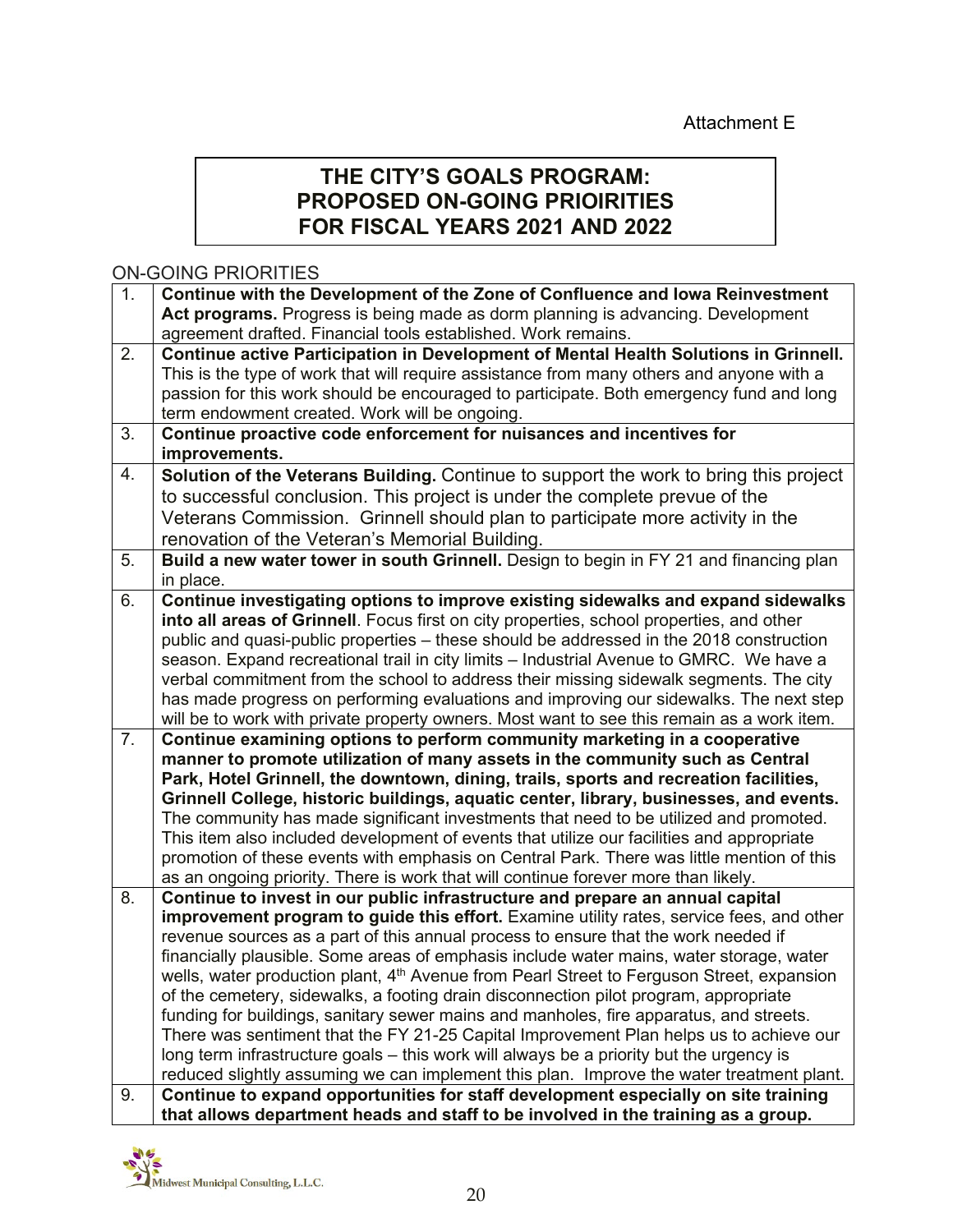|     | This shall also include a greater commitment to improving the safety program beyond the<br>good work that has been done in recent years. This will be ongoing and staff seem to<br>enjoy the training and time together. It may not need to be listed as a long term planning<br>priority but it is something we want to continue. Continue to make training available<br>locally or otherwise. |
|-----|-------------------------------------------------------------------------------------------------------------------------------------------------------------------------------------------------------------------------------------------------------------------------------------------------------------------------------------------------------------------------------------------------|
| 10. | Pursue an indoor activity/sports complex.                                                                                                                                                                                                                                                                                                                                                       |
| 11. | Work with Chamber, Grinnell College, and others to improve the buildings in the<br>Central Business District to allow business to thrive in all locations to avoid empty<br>store fronts.                                                                                                                                                                                                       |
| 12. | Work to make broadband available and reasonably affordable, starting in the<br>downtown.                                                                                                                                                                                                                                                                                                        |
| 13. | Aggressive targeted retail recruitment to reduce retail leakage.                                                                                                                                                                                                                                                                                                                                |
| 14. | Cooperate on the development of the I-80 and 146 interchange, especially due to<br>the multiple revenue generators and the untapped potential at that location.<br>Improve the appearance of the community's front door. Appropriate and robust<br>commercial development at I80 that does not compete with the downtown.                                                                       |
| 15. | Take advantage of technology only when there is an obvious benefit. Although<br>many are touting the benefits of social networking sites, organizations that are<br>great at person to person communication and building relationships that matter will<br>be the successes in the future.                                                                                                      |
| 16. | More opportunity for discussion during the budget process.                                                                                                                                                                                                                                                                                                                                      |
| 17. | Continue to do succession planning for employees who are nearing retirement and<br>other turn over.                                                                                                                                                                                                                                                                                             |
| 18. | Full utilization of Central Park in all four seasons.                                                                                                                                                                                                                                                                                                                                           |
| 19. | Look at the some of the "big ideas" that we came up with during the focus                                                                                                                                                                                                                                                                                                                       |
|     | groups - what can we do to set our community apart from others and increase our<br>population.                                                                                                                                                                                                                                                                                                  |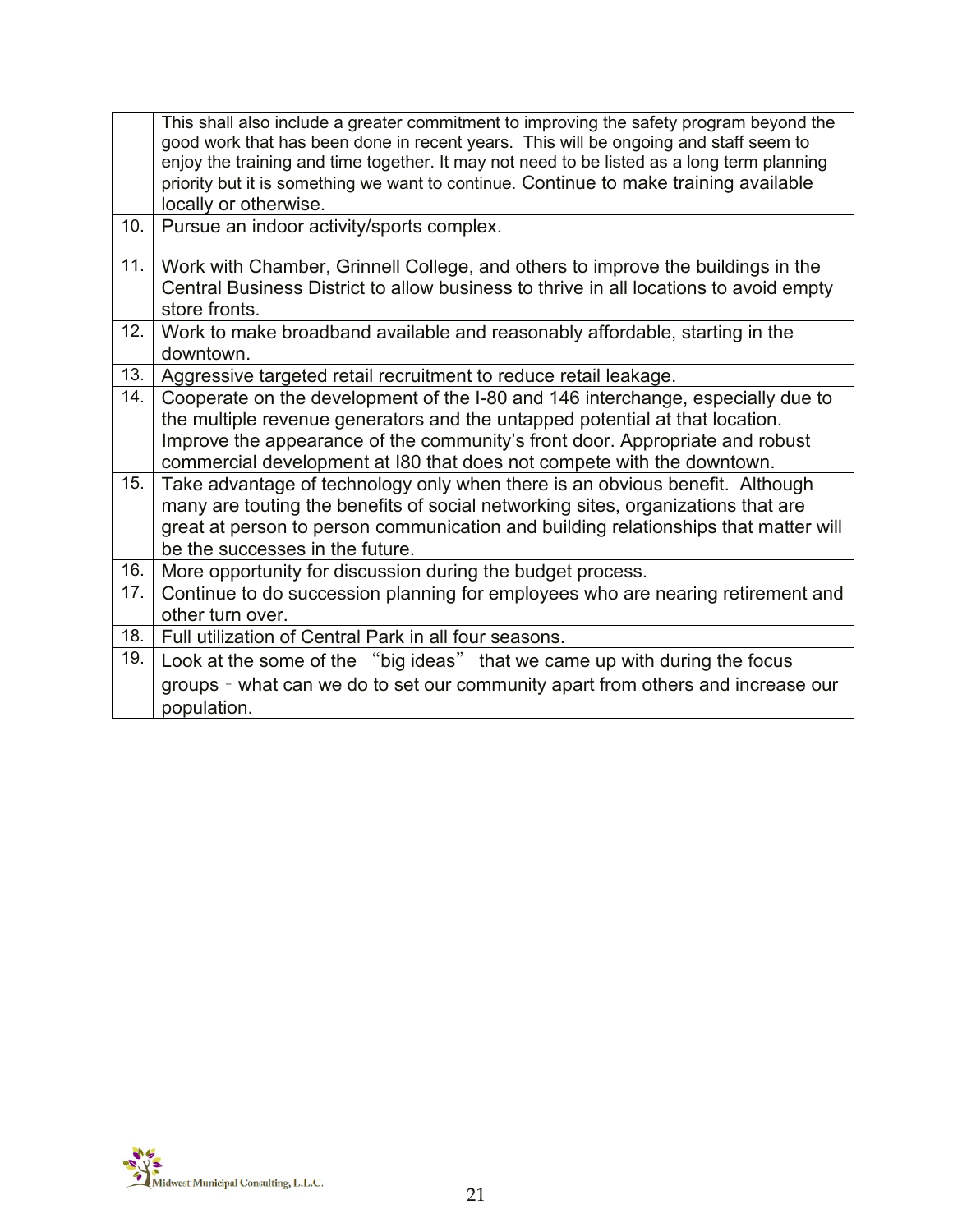#### # of Votes

#### 18 | 1. | More targeted and aggressive public/city investment to accomplish economic development priorities – partner with others to expand resource options. Projects identified as high priorities include redevelopment of the Beyer Building,  $11\,11<sup>th</sup>$  Avenue, and the Masonic Temple. Proposals need to be brought to the Council for consideration. There was also strong support for the redevelopment of 1021 Main (former McNally's site), 1020 Main (former Grinnell Sporting Goods site), and the 'under development' student residence building in the 1000 block of Broad. Partnering with the Grinnell School District to create a redevelopment plan for their property on US Highway 6 in west Grinnell if they plan to sell this property was supported. 15 2. Strong support for initiatives that expand housing options (type, cost, location, etc.). Many see this as a leading impediment to community growth and opportunity. Expand housing options that allow new residents to live in a quality, 'affordable' rental or starter home. We are losing potential residents at this point – stop thinking that everyone buys a single-family home right away or ever for that matter. 9 3. Update job descriptions, compensation study, and success planning.<br>8 4 Consider biring a third-party consultant to analyze current FMS Opera 8 4. Consider hiring a third-party consultant to analyze current EMS Operations and create a longterm strategic plan. 8 | 5. | County-wide 700-800 MHz digital radio system. County wide and interoperable communications in equal partnership with EMS agencies, fire departments, other cities, and the County. Development and implementation of new public safety communication system. 8 6. Greatly improved sidewalks in a public / private partnership. Analyzing approach to replacement.  $5 \mid 7$ . Work with the Chamber to develop city promotional multi-media materials for use in marketing and employee recruitment. May also utilize volunteers to collect information from community partners in order to create a packet. 5 8. Study solid waste/recycling solutions; looking at composting, reducing and reusing programs. 5 9. Appoint a communications director and social media coordinator. 5 10. Support community mental health solutions in effective ways and monitor results/successes. 4 | 11. | Update the comprehensive land use plan and zoning ordinance. 4 | 12. Analyze the Campbell Fund to address some of the root problems of poverty instead of just reacting. This is a different way of looking at the funds but could be an opportunity to help address big needs and big issues that would make our community a better place to live. Need to be strategic as there are opportunities to expand the program. 3 | 13. Develop a policy to ensure code enforcement and contractor responsibility at the time a project is permitted (permits to work in public rights-of-way). 2 14. Develop another deep drinking water well.<br>2 15. Financial/budgeting software that allows re 2 15. Financial/budgeting software that allows real time access to budget information and payroll. 1 | 16. | Daycare has been improved but more may be needed. 0 17. Develop pilot program to disconnect footing drains. 0 18. Consider establishing fire service fees for commercial and industrial properties.<br>0 19. Host open houses at all facilities for staff, elected leaders and the public – we h 19. Host open houses at all facilities for staff, elected leaders and the public – we have great staff and wonderful facilities. Let our staff tell their story and provide their insights to other city employees, elected leaders, and the public. Citizen Academy.

**THE CITY'S PROPOSED NEW INITIATIVES FISCAL YEARS 2021 AND 2022 (Most votes to least)**

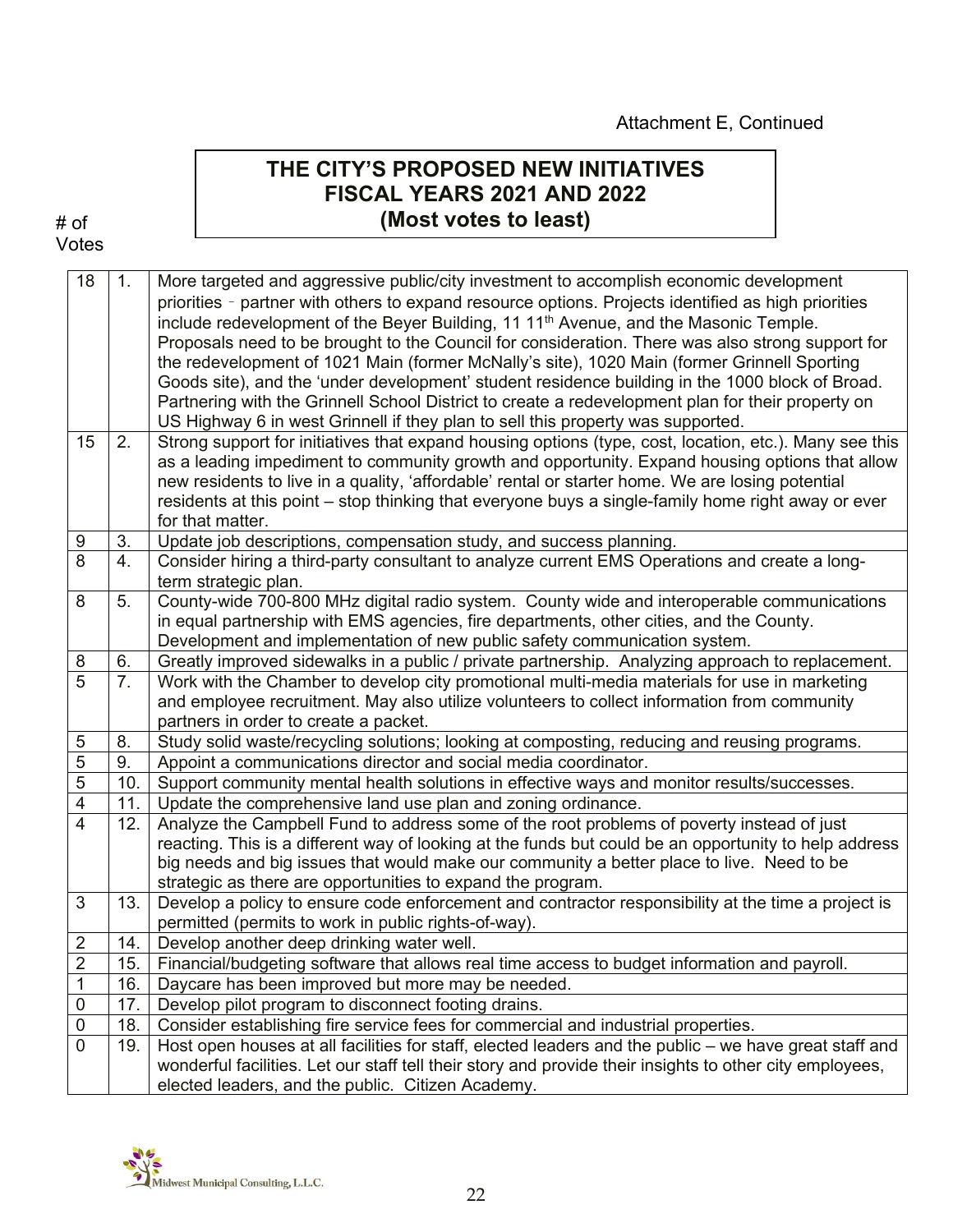# **DEPARTMENT DIRECTORS RECOMMENDED NEW INITIATIVES CALENDAR YEARS 2020 AND 2021**

# of

| Votes |    |                                                                                                          |
|-------|----|----------------------------------------------------------------------------------------------------------|
|       |    | Develop pilot program to disconnect footing drains.                                                      |
|       |    | Establish fire connection fees.                                                                          |
| 2     | 3. | Update the comprehensive land use plan and zonin                                                         |
| 3     | 4. | Work with the Chamber to develop city promotional<br>marketing and employee recruitment. May also utili: |

|                         | <u>.</u> | LSLADIISIT III 6 CONNICCLION T66S.                                                                                                                                                                                                                                                              |  |
|-------------------------|----------|-------------------------------------------------------------------------------------------------------------------------------------------------------------------------------------------------------------------------------------------------------------------------------------------------|--|
| 2                       | 3.       | Update the comprehensive land use plan and zoning ordinance.                                                                                                                                                                                                                                    |  |
| $\overline{3}$          | 4.       | Work with the Chamber to develop city promotional materials for use in<br>marketing and employee recruitment. May also utilize volunteers to<br>collect information from community partners in order to create a packet.                                                                        |  |
| $\overline{0}$          | 5.       | Host open houses at all facilities for staff, elected leaders and the public -<br>we have great staff and wonderful facilities. Let our staff tell their story<br>and provide their insights to other city employees, elected leaders, and<br>the public. Citizen Academy.                      |  |
| $\mathbf{1}$            | 6.       | Appoint a communications director and social media coordinator.                                                                                                                                                                                                                                 |  |
| 3                       | 7.       | Develop another deep well.                                                                                                                                                                                                                                                                      |  |
| $\overline{4}$          | 8.       | Greatly improved sidewalks in a public / private partnership. Analyzing<br>approach to replacement.                                                                                                                                                                                             |  |
| $\overline{5}$          | 9.       | Develop a policy to ensure code enforcement and contractor<br>responsibility at the time a project is permitted (permits to work in public<br>rights-of-way).                                                                                                                                   |  |
| $6\overline{6}$         | 10.      | Financial/budgeting software that allows real time access to budget<br>information and payroll.                                                                                                                                                                                                 |  |
| $6\overline{6}$         | 11.      | Update job descriptions based on job task analysis.                                                                                                                                                                                                                                             |  |
| 3                       | 12.      | Beyer Building and the Masonic Temple need to be addressed.                                                                                                                                                                                                                                     |  |
| $\overline{\mathbf{5}}$ | 13.      | More targeted and aggressive spending to accomplish economic<br>development priorities – partner with others to expand resources options.<br>Some projects are simply taking too long creating a backlog that prevents<br>advancement of not only those projects but potential future projects. |  |
| $\mathbf{1}$            | 14.      | County-wide 700-800 MHz digital radio system. County wide and<br>interoperable communications. Development and implementation of new<br>public safety communication system with County.                                                                                                         |  |
| 9                       | 15.      | Analyze current EMS Operations and create a long-term strategic plan.                                                                                                                                                                                                                           |  |

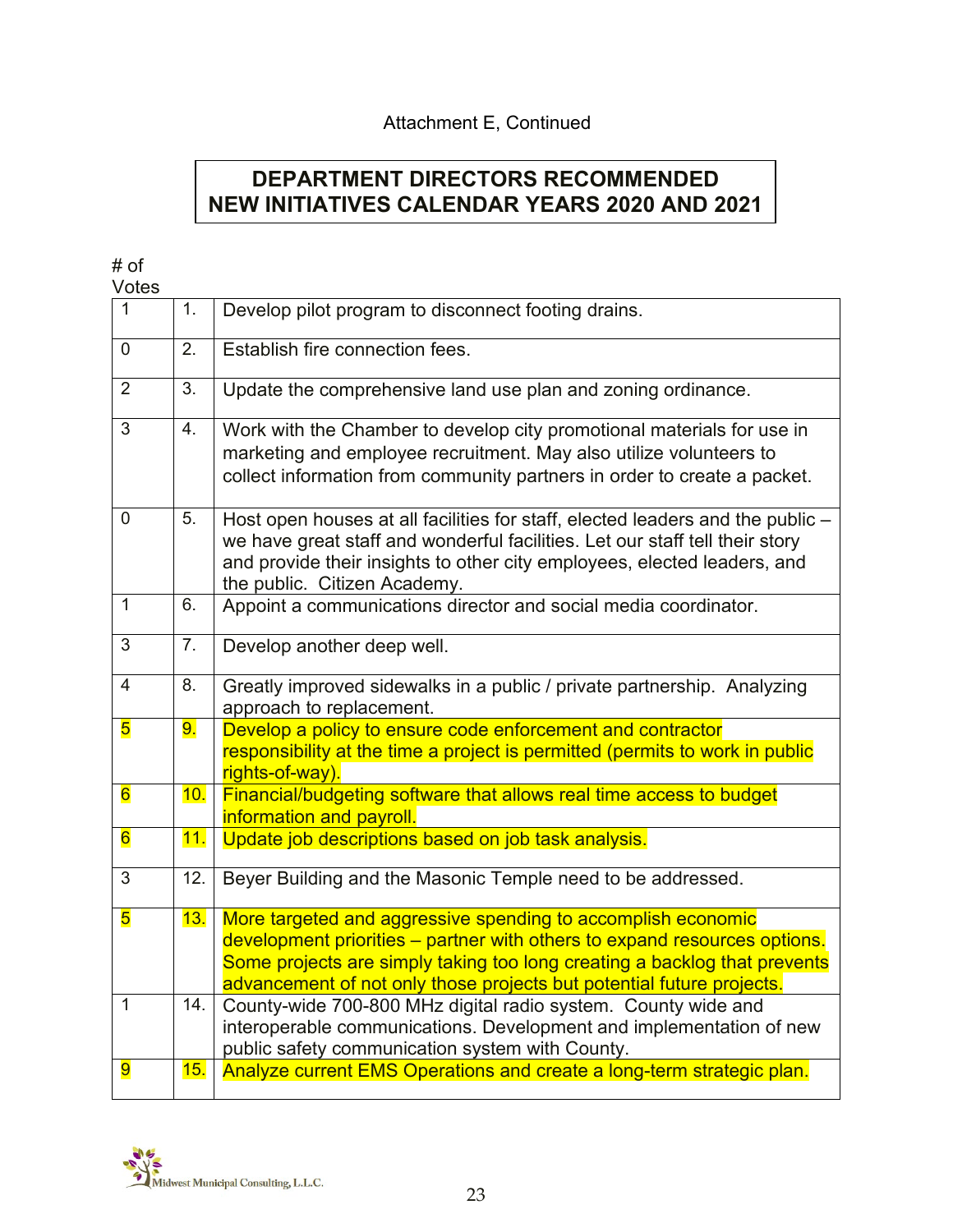#### Attachment F

# **MOST SIGNIFICANT ROLES AND RESPONSIBILITIES OF THE CITY COUNCIL**

- 1. To provide leadership, direction, and long range planning for the city
- 2. To determine policy for the city
- 3. To hire and monitor the performance of the city administrator/manager (to manage city operations)
- 4. To adopt an annual budget for the city
- 5. To represent the collective
- 6. best interest of the city and the citizens of the city

# **MOST SIGNIFICANT ROLES AND RESPONSIBILITIES OF INDIVIDUAL COUNCIL MEMBERS**

- 1. To represent the citizens and be accessible to them
- 2. To make a leadership and policy decisions for the greater good of the city
- 3. To be prepared for, and participate in, council meetings
- 4. To act professionally and listen respectfully to each other council members, staff and citizens
- 5. To share information and communicate openly with the city administrator/manage and other councilmembers

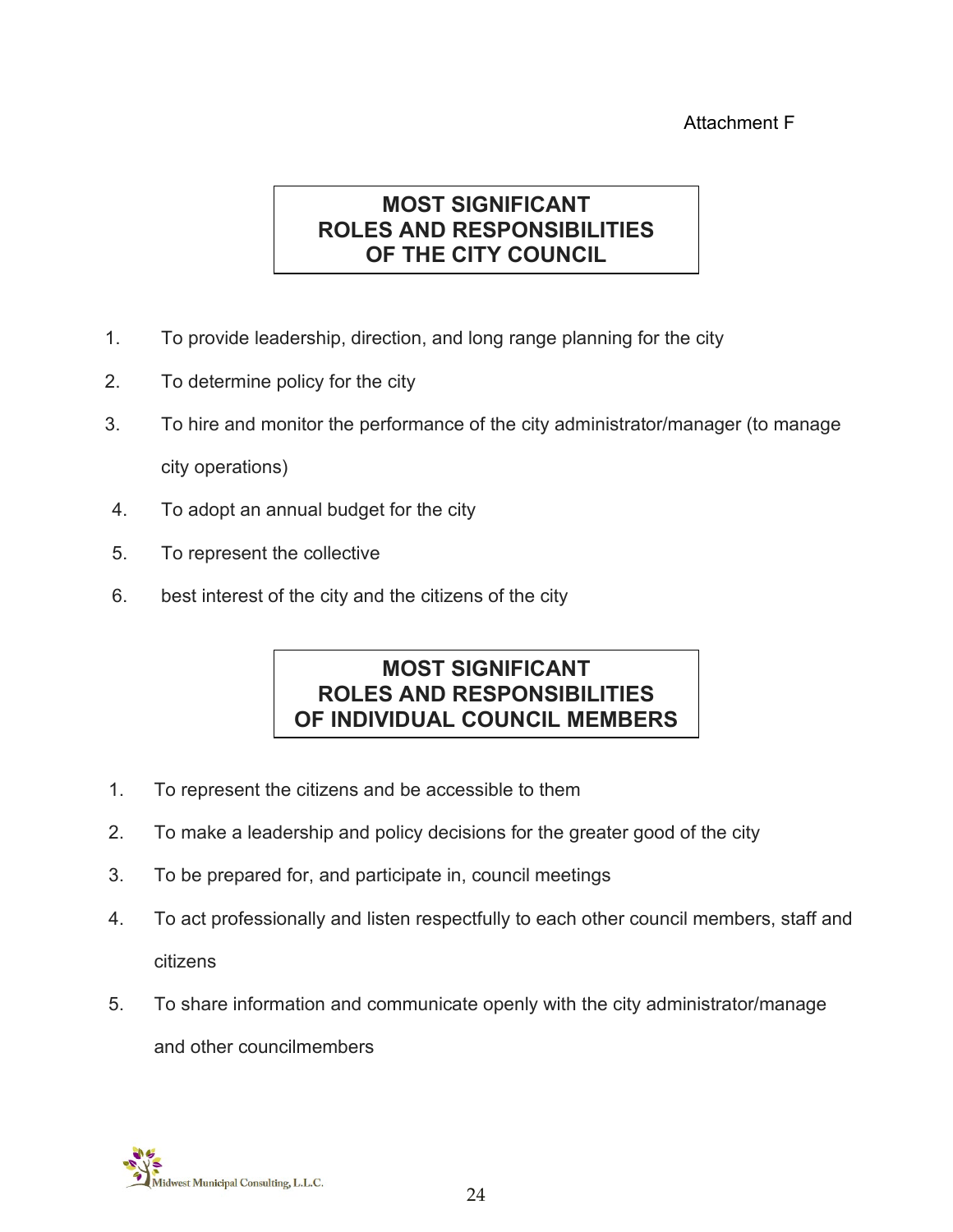# **MOST SIGNIFICANT ROLES AND RESPONSIBILITIES OF THE MAYOR**

- 1. To conduct orderly and effective city Council meetings
- 2. To represent the city at public functions
- 3. To facilitate discussions on agenda items and help resolve conflict among council members
- 4. To make advisory committee appointments
- 5. To sign the cities legal documents
- 6. To also function as a councilmember

# **MOST SIGNIFICANT ROLES AND RESPONSIBILITIES OF THE CITY MANAGER/MANAGER**

- 1. To prepare and facilitate information for the council, make policy recommendations based on the information, and implement adopted policies
- 2. To be a liaison between the council and staff
- 3. To provide leadership and foster a positive work environment for the city's employees
- 4. To develop and administer the city's annual budget
- 5. To recommend for appointment, develop, evaluate and terminate (when necessary) city employees

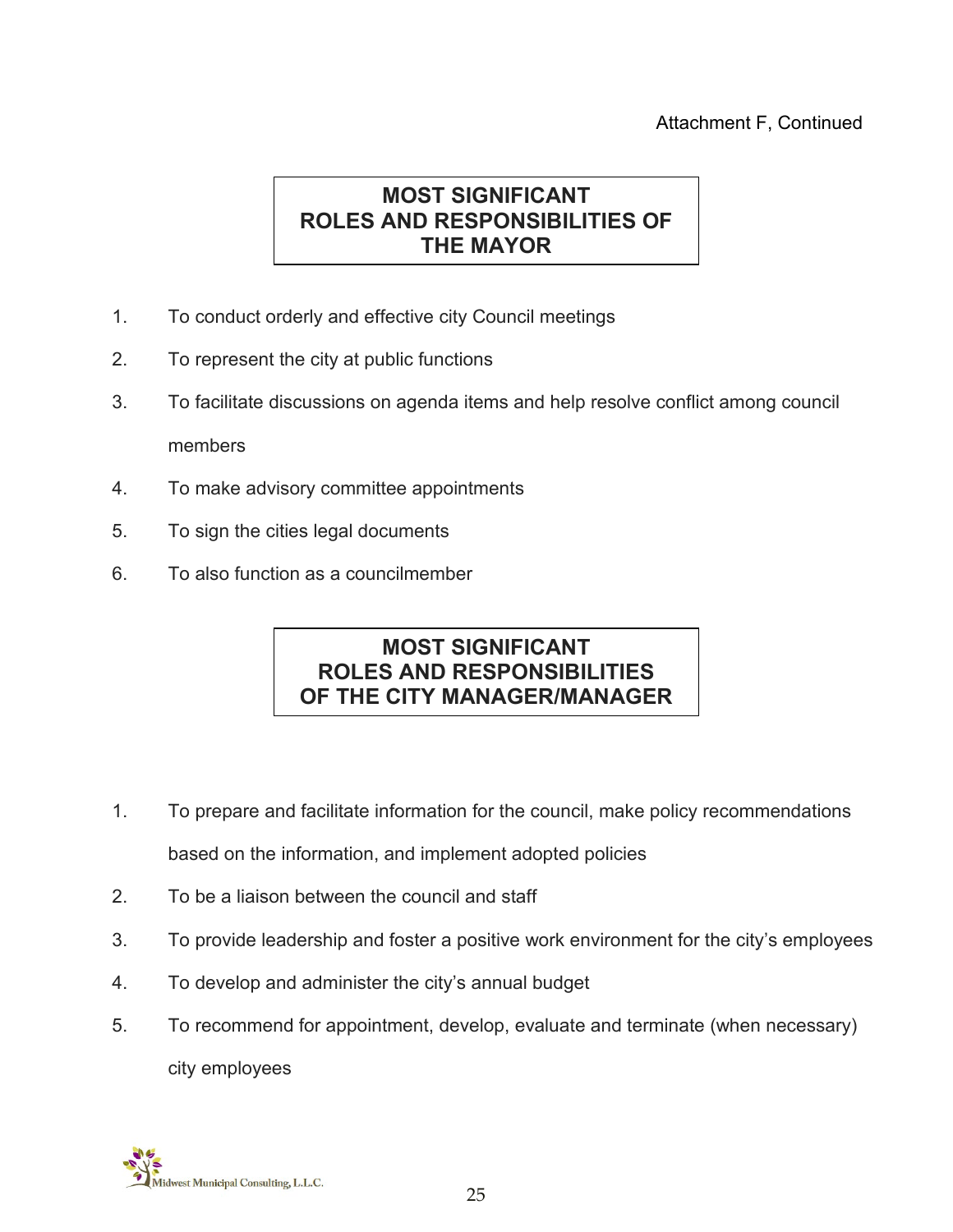# **MOST SIGNIFICANT ROLES AND RESPONSIBILITIES OF DEPARTMENT DIRECTORS**

- 1. To provide leadership and goals for their departments
- 2. To manage the day-to-day operations of the departments
- 3. To prepare and administer the departments in your budget
- 4. To communicate and cooperate with other entities in the city
- 5. To keep the City Manager/manager and department staff informed
- 6. To provide training and development opportunities for department employees
- 7. To recommend new hires to the city administrator/manager

#### **MOST SIGNIFICANT ROLES AND RESPONSIBILITIES OF ALL CITY EMPLOYEES AND CITY OFFICIALS**

- 1. To have a positive attitude towards their job and when dealing with the public
- 2. To be team players
- 3. To be fiscally responsible
- 4. To be positive representatives in ambassador of the city
- 5. To have a strong work ethic
- 6. To be receptive to, and participate in, training and about and opportunities
- 7. To be innovative problem solver's

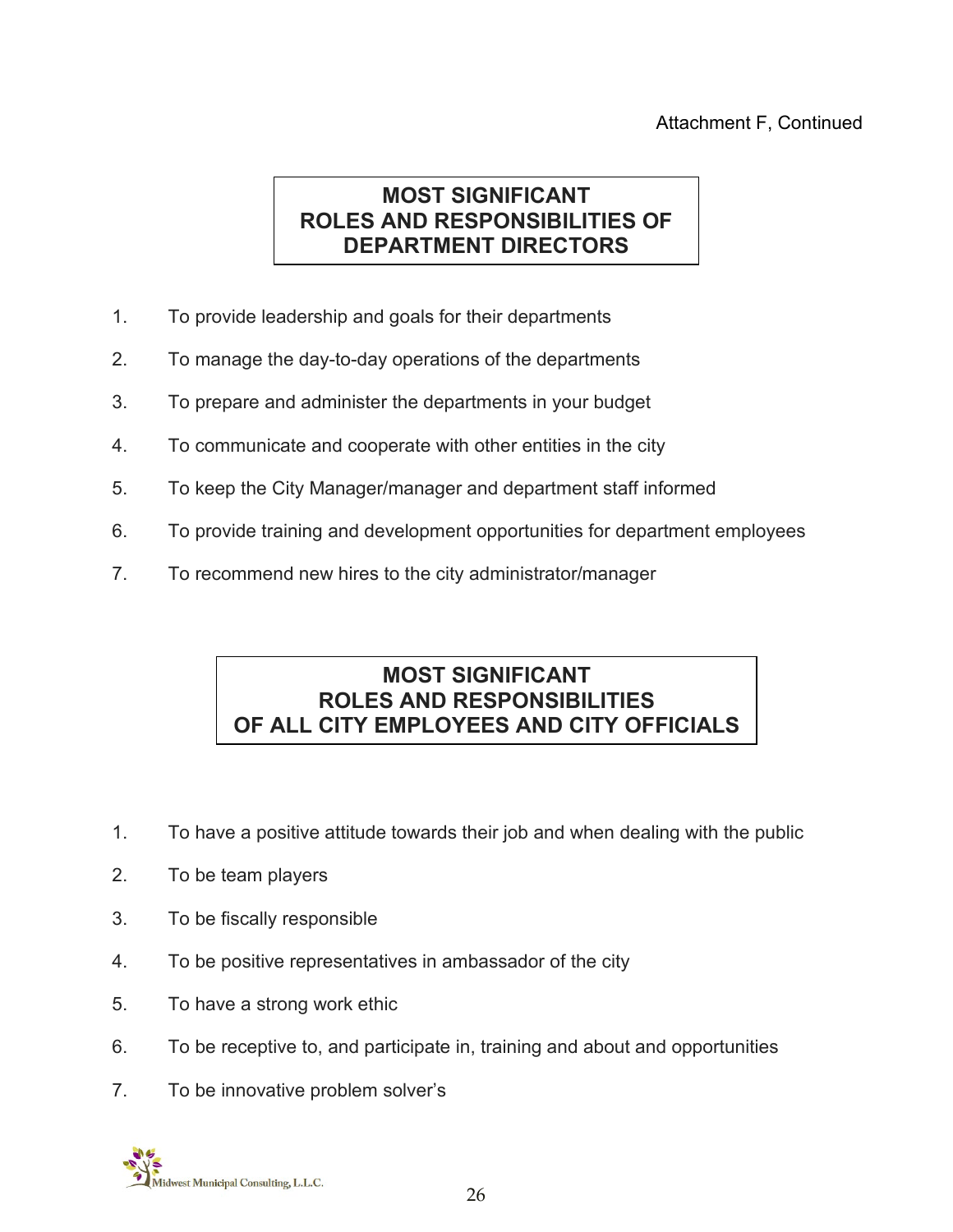# **MOST SIGNIFICANT ROLES AND RESPONSIBILITIES OF THE CITIZENS**

- 1. To vote in city elections
- 2. To provide fiscal support for city services and operations; I. E., to pay their taxes
- 3. To keep informed on issues that affect the city and to communicate their concerns to the cities elected officials and staff
- 4. To be involved in community affairs
- 5. To be positive contributors to the community

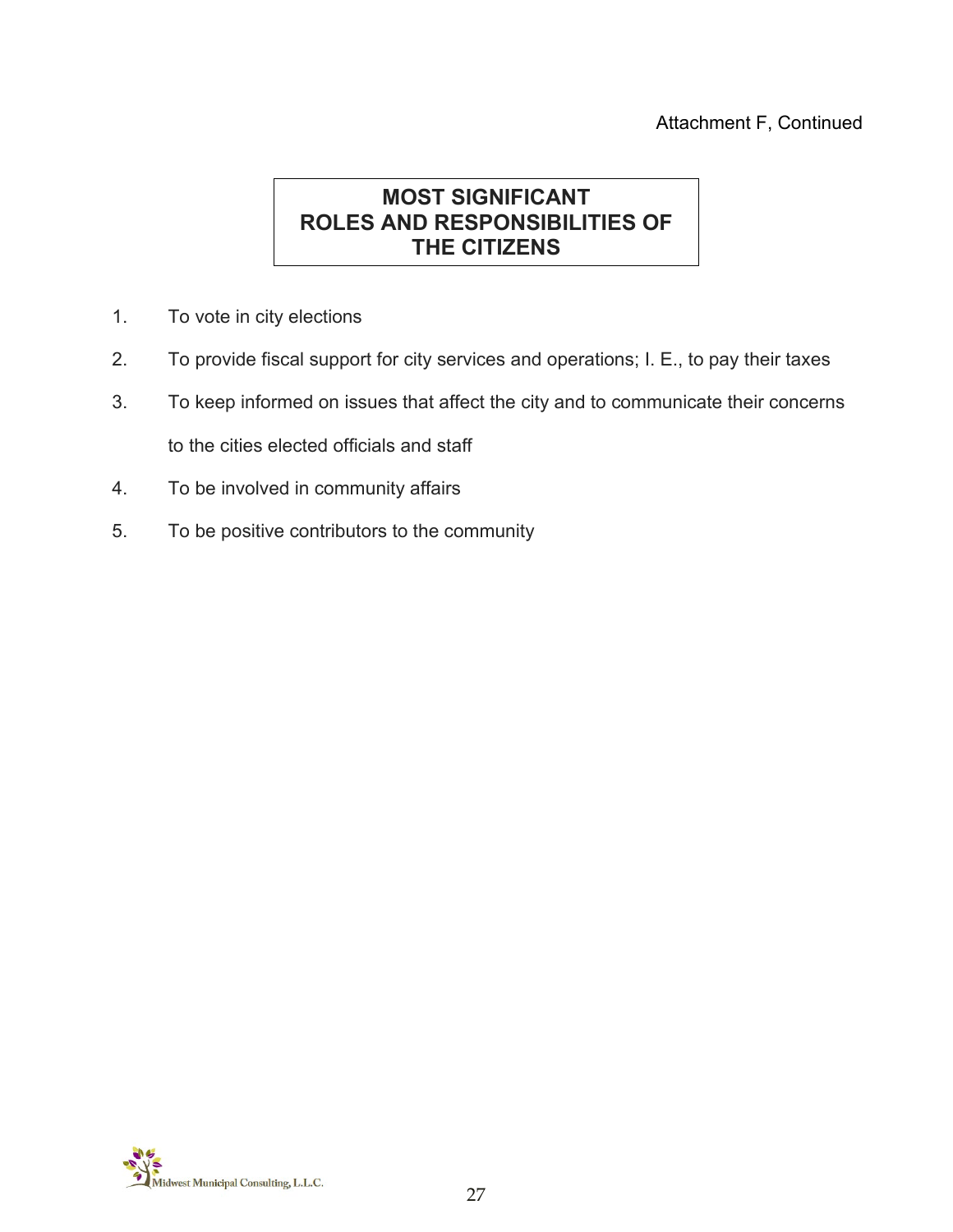# COUNTY-WIDE 700-800 MHz DIGITAL RADIO SYSTEM – COUNTY-WIDE INTEROPERABLE COMMUNICATIONS

GOAL SETTING SESSION CITY OF GRINNELL- ACTION PLAN This was identified as the 5<sup>TH</sup> highest priority by the Mayor and City Council.

Project leader(s): City Councilmember Jim White and Mayor Dan Agnew Staff Coordinator(s): Fire Chief Dan Sicard and Police Chief Dennis Reilly

| Activity                                                     | <b>Completion Date</b> |
|--------------------------------------------------------------|------------------------|
| Chief Reilly and Chief Sicard will prepare a thorough        | June 1, 2020           |
| summary of the current communication system in the county    |                        |
| and strengths/weaknesses of this system. Their summary will  |                        |
| explain the current funding system for county                |                        |
| communications. Information will also be provided regarding  |                        |
| specifics about possible improvements along with a budget.   |                        |
| The purpose of this summary will be to inform those not      |                        |
| familiar with the proposed system why it should be           |                        |
| considered and what work has been done on this to date.      |                        |
| Determine what role the city of Grinnell should play in this | July 1, 2020           |
| process through communications with other fire               |                        |
| departments, EMS providers, law enforcement partners,        |                        |
| other cities, and county representatives. If necessary, make |                        |
| appointments to represent the city's interests.              |                        |
| Engage in the process presumably guided by the County        | August 1, 2020         |
| which involves all stakeholders to develop a new county-     |                        |
| wide digital radio system.                                   |                        |
| All stakeholders review recommendations to install this new  | December 1, 2020       |
| system. This recommendation will provide detail regarding    |                        |
| equipment details, maintenance, effectiveness, funding,      |                        |
| expenditures, and life cycle expectations.                   |                        |
| New system is implemented.                                   | July-December          |
|                                                              | 2021                   |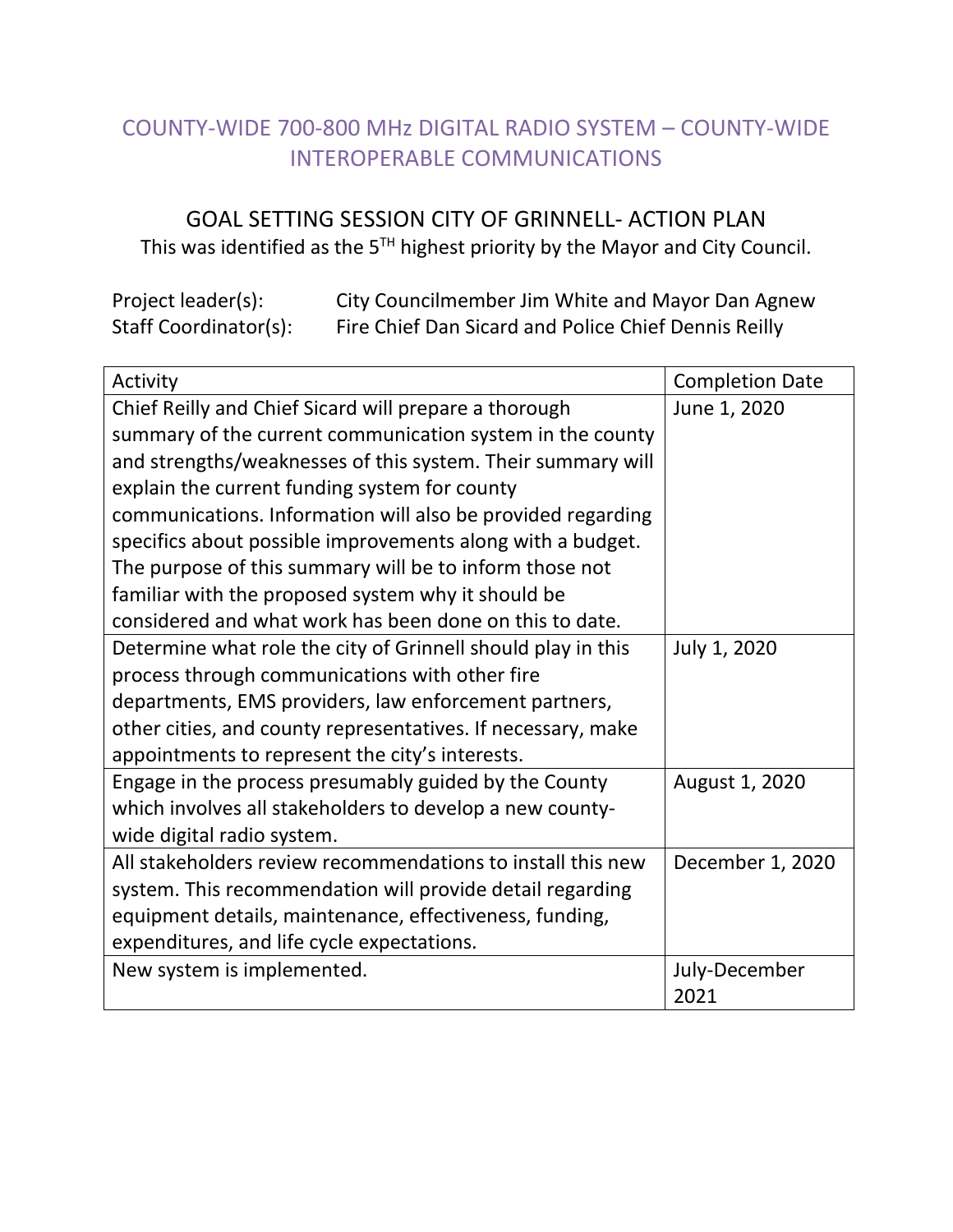# TARGETED AND EFFECTIVE PUBLIC/PRIVATE INVESTMENT TO ACCOMPLISH ECONOMIC DEVELOPMENT PRIORITIES

# GOAL SETTING SESSION CITY OF GRINNELL- ACTION PLAN This was identified as the  $1<sup>ST</sup>$  highest priority by the Mayor and City Council.

| Project leader(s):    | City Councilmember Jo Wray and Mayor Dan Agnew            |
|-----------------------|-----------------------------------------------------------|
| Staff Coordinator(s): | City Manager Russ Behrens, City Clerk/Finance Officer Ann |
|                       | Wingerter, and Building/Planning Director Tyler Avis      |

| Activity                                                               | <b>Completion Date</b> |
|------------------------------------------------------------------------|------------------------|
| City Council confirmation of priority projects: Beyer Building,        | June 1, 2020           |
| Masonic Temple, 11 11 <sup>th</sup> Avenue, 1021 Main Street, 1020     |                        |
| Main Street, properties on west side of 1000 block of Broad            |                        |
| Street, and partnering with the Grinnell School District to            |                        |
| consider options for redevelopment of 400 6 <sup>th</sup> Avenue West. |                        |
| Finance Committee will create standing agenda item 'Review             | June 15, 2020          |
| economic development projects progress' as a recurring                 |                        |
| agenda item for the second meeting of each month.                      |                        |
| Conduct a series of work sessions with city representatives,           | August 1, 2020         |
| property owners, private developers, and community                     |                        |
| development partners to review projects' status, history,              |                        |
| potential and needs.                                                   |                        |
| In consultation with community development partners,                   | September 1, 2020      |
| create assessments and development proposals for the                   |                        |
| properties or projects. Proposals will examine funding layers,         |                        |
| potential private development partners, review of existing             |                        |
| plans/designs/proformas/etc. Proposals will identify barriers          |                        |
| to successful development. Development partners include                |                        |
| Grinnell College, Iowa Economic Development Authority,                 |                        |
| POW I80, the Grinnell Chamber of Commerce, and private                 |                        |
| development partners with records of success.                          |                        |
| Development proposals will be presented to the City Council            | October 1, 2020        |
| and partner organizations as appropriate. Feedback provided            |                        |
| to staff and adjustments made.                                         |                        |
| City Manager will host monthly community development                   | November 2020          |
| work sessions to exchange information, monitor progress,               | then recurring         |
| engage private developers, discuss progress, address                   |                        |
| impediments, and as needed apply pressure.                             |                        |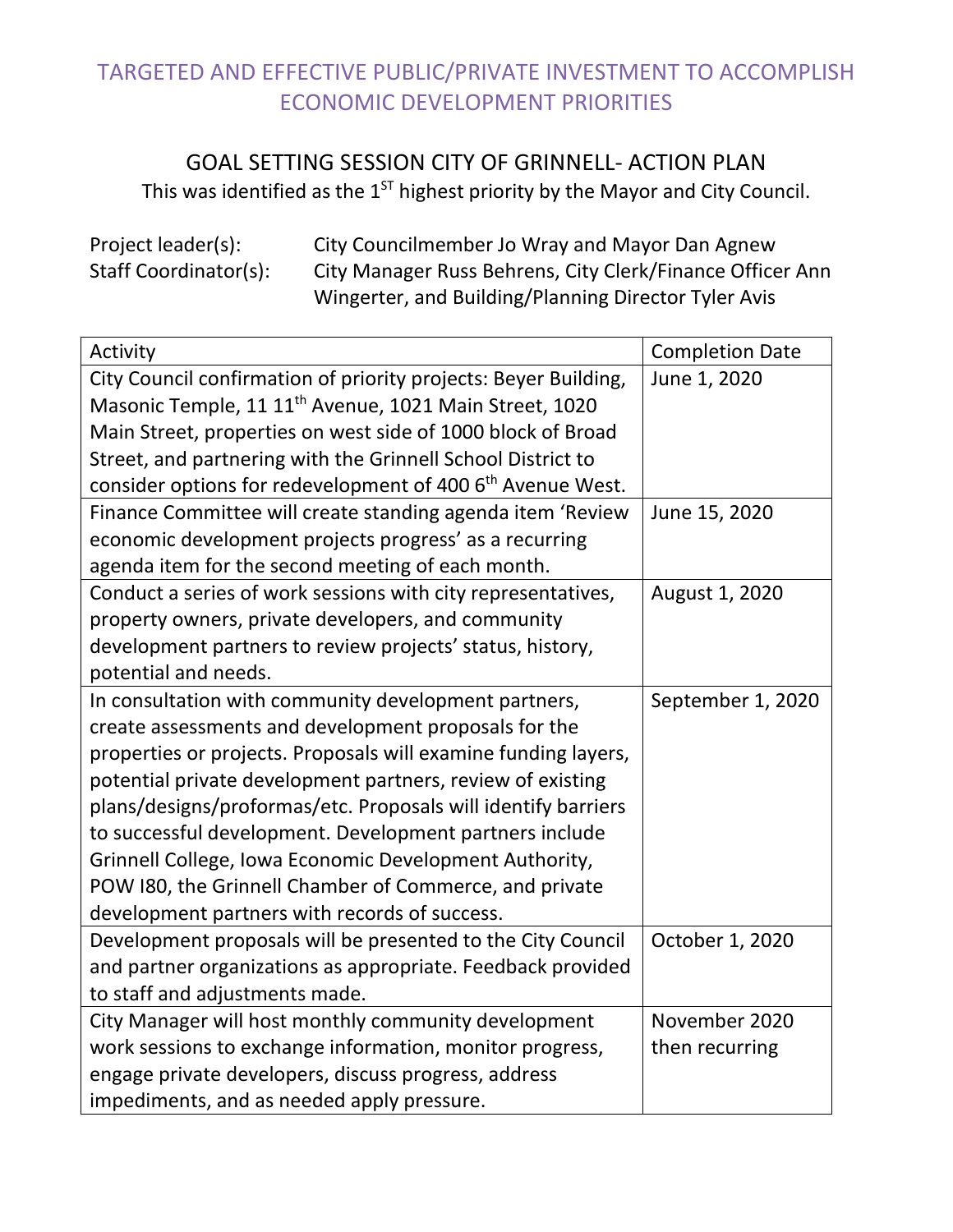# CONDUCT EMERGENCY MEDICAL SERVICE STUDY TO ANALYZE CURRENT OPERATIONS AND CREATE A LONG-TERM PLAN TO IDENTIFY METHODS TO IMPROVE SERVICE FOR THE GRINNELL AREA

# GOAL SETTING SESSION CITY OF GRINNELL- ACTION PLAN This was identified as the 4<sup>th</sup> highest priority by the Mayor and City Council.

Project leader(s): City Councilmember Jim White and Mayor Dan Agnew Staff Coordinator(s): City Manager Russ Behrens and Fire Chief Dan Sicard

| Activity                                                         | <b>Completion Date</b> |
|------------------------------------------------------------------|------------------------|
| Form Task Force to guide this process. Work with Task Force      | June 1, 2020           |
| to establish scope of the project. For example, are we           |                        |
| focusing efforts on the Grinnell EMS territory or larger         |                        |
| geographic area? The membership of the Task Force may be         |                        |
| influenced by the scope of the study and vice versa.             |                        |
| Develop a Request for Qualifications to solicit proposals        | August 1, 2020         |
| regarding qualifications of consultants to perform this study.   |                        |
| Identify at least three but no more than five consultants that   |                        |
| we will invite to submit proposals.                              |                        |
| Receive and review proposals. Task Force to make                 | October 1, 2020        |
| recommendation to the City Council ranking the consultants.      |                        |
| City Council to consider proposals and presumably enter into     |                        |
| a contract with the selected firm to perform the work.           |                        |
| Consultant to meet with Task Force to develop study              | November 1, 2020       |
| guidelines, schedule, roles, expectations, strategies for public |                        |
| engagement, and expected outcomes. This will be done             |                        |
| during the contract negotiation phase also.                      |                        |
| Task Force and consultant work together to gather                | December 1, 2020       |
| information, assemble alternatives, analyze options, garner      | to August 1, 2021      |
| feedback, and other necessary work to create analysis and        |                        |
| draft a plan to build the optimal EMS system.                    |                        |
| Task Force to present final draft to Mayor and City Council      | September 1, 2021      |
| Phased implementation of the study recommendations.              | January 2022 to        |
|                                                                  | January 2025           |
| Study recommendations fully implemented.                         | February 2025          |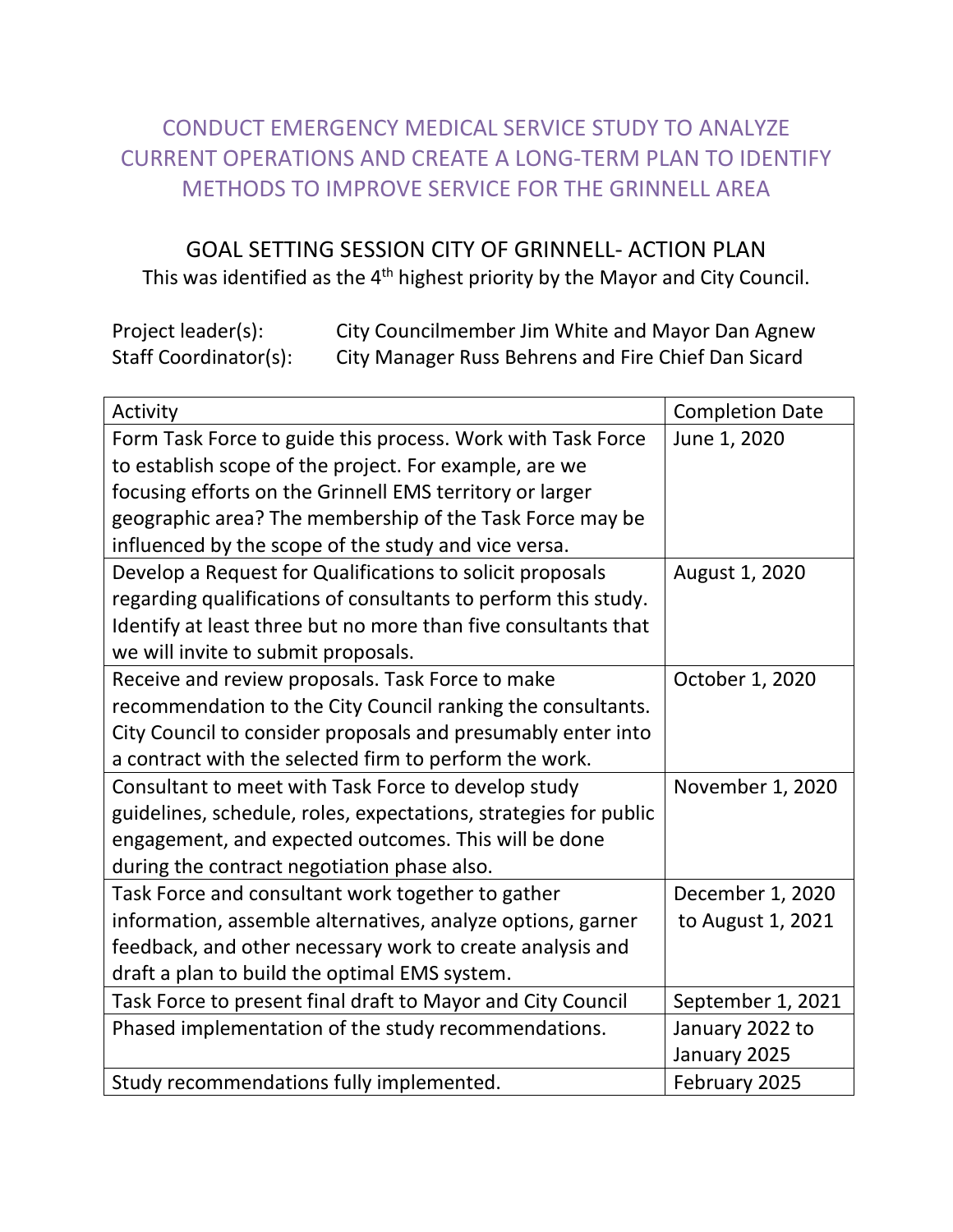# STRONG SUPPORT FOR INITIATIVES THAT EXPAND RESIDENTIAL HOUSING – COMPLETE UPDATE TO EXISTING HOUSING STUDY

# GOAL SETTING SESSION CITY OF GRINNELL- ACTION PLAN This was identified as the 2<sup>ND</sup> highest priority by the Mayor and City Council.

| Project leader(s):    | City Councilmember Rachel Bly and Mayor Dan Agnew |
|-----------------------|---------------------------------------------------|
| Staff Coordinator(s): | City Manager Russ Behrens and Building/Planning   |
|                       | Director Tyler Avis                               |

| Activity                                                         | <b>Completion Date</b> |
|------------------------------------------------------------------|------------------------|
| Form Task Force to guide this process. Work with Task Force      | June 1, 2020           |
| to establish scope of the project. There are several housing     |                        |
| projects that have been completed, several that are being        |                        |
| developed, and a great deal of uncertainty due to the            |                        |
| impacts of COVID-19 on the economy. Updating the housing         |                        |
| study is a prudent step to better understand how to deploy       |                        |
| resources.                                                       |                        |
| Develop a Request for Qualifications to solicit proposals        | July 1, 2020           |
| regarding qualifications of consultants to perform this study.   |                        |
| Identify three consultants that we will invite to submit         |                        |
| proposals.                                                       |                        |
| Receive and review proposals. Task Force to make                 | August 1, 2020         |
| recommendation to the City Council ranking the consultants.      |                        |
| City Council to consider proposals and presumably enter into     |                        |
| a contract with the selected firm to perform the work.           |                        |
| Consultant to meet with Task Force to develop study              | September 1, 2020      |
| guidelines, schedule, roles, expectations, strategies for public |                        |
| engagement, and expected outcomes. This will be done             |                        |
| during the contract negotiation phase also.                      |                        |
| Task Force and consultant work together to gather                | October 1, 2020        |
| information.                                                     | to December 1,         |
|                                                                  | 2020                   |
| Task Force to present final draft to Mayor and City Council      | December 2020          |
| Implement housing projects that are supported by the             | 2021 and 2022          |
| information and recommendations included in the final            |                        |
| study.                                                           |                        |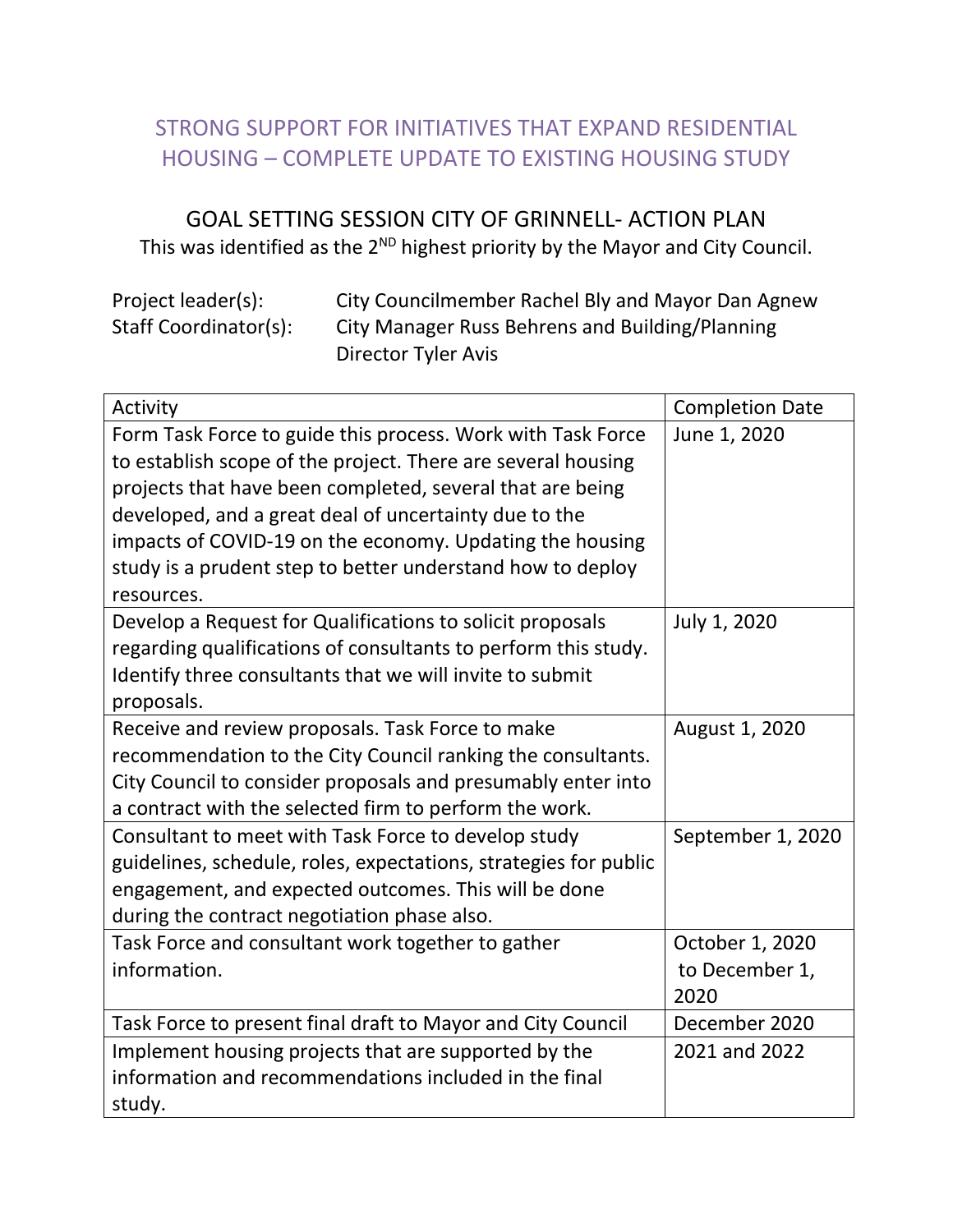# IMPROVE THE QUALITY AND AVAILABILITY OF SIDEWALKS ADJACENT TO BOTH PUBLIC AND PRIVATE PROPERTIES

# GOAL SETTING SESSION CITY OF GRINNELL- ACTION PLAN This was identified as the  $6^{TH}$  highest priority by the Mayor and City Council.

| City Councilmember Byron Hueftle-Worley and Mayor Dan       |
|-------------------------------------------------------------|
| Agnew                                                       |
| Tyler Avis, Building and Planning Director and Duane Neff,  |
| Public Service Director. Others assisting upon request City |
| Engineer Greg Roth and City Manager Russ Behrens (trails)   |
|                                                             |

| Activity                                                        | <b>Completion Date</b> |
|-----------------------------------------------------------------|------------------------|
| Conduct a sidewalk inventory and set priority improvements.     | May 15, 2020           |
| Develop a reasonable and attainable set of goals for the first  |                        |
| year. Amend ordinance to require minimum 5' width for all       |                        |
| new sidewalks. Partner with Imagine Grinnell or other           |                        |
| appropriate groups. Periodic progress reports to the City       |                        |
| Council starting June 2020 and quarterly thereafter.            |                        |
| Develop a detailed budget for the expenditure of the            | June 1, 2020           |
| sidewalk funds included and remaining in the FY 19-20 and       |                        |
| FY 20-21 budgets with map of proposed improvements.             |                        |
| Present this to the City Council at the first regular City      |                        |
| Council meeting in June.                                        |                        |
| Investigate options to improve existing sidewalks and expand    | July 1, 2020           |
| sidewalks into all areas of Grinnell. Focus first on city       |                        |
| properties, school properties, and other public and quasi-      |                        |
| public properties – these should be addressed in the 2020       |                        |
| construction season. Expand recreational trail in city limits - |                        |
| Industrial Avenue to GMRC.                                      |                        |
| Present a plan to the City Council regarding repair of private  | September 1, 2020      |
| sidewalks.                                                      |                        |
| Present a plan to the City Council regarding installation of    | December 1, 2020       |
| sidewalks where none exist today. Plan should include           |                        |
| funding strategy and incentives to encourage voluntary          |                        |
| compliance and sequencing. Consult the City Attorney about      |                        |
| legal remedies such as assessments.                             |                        |